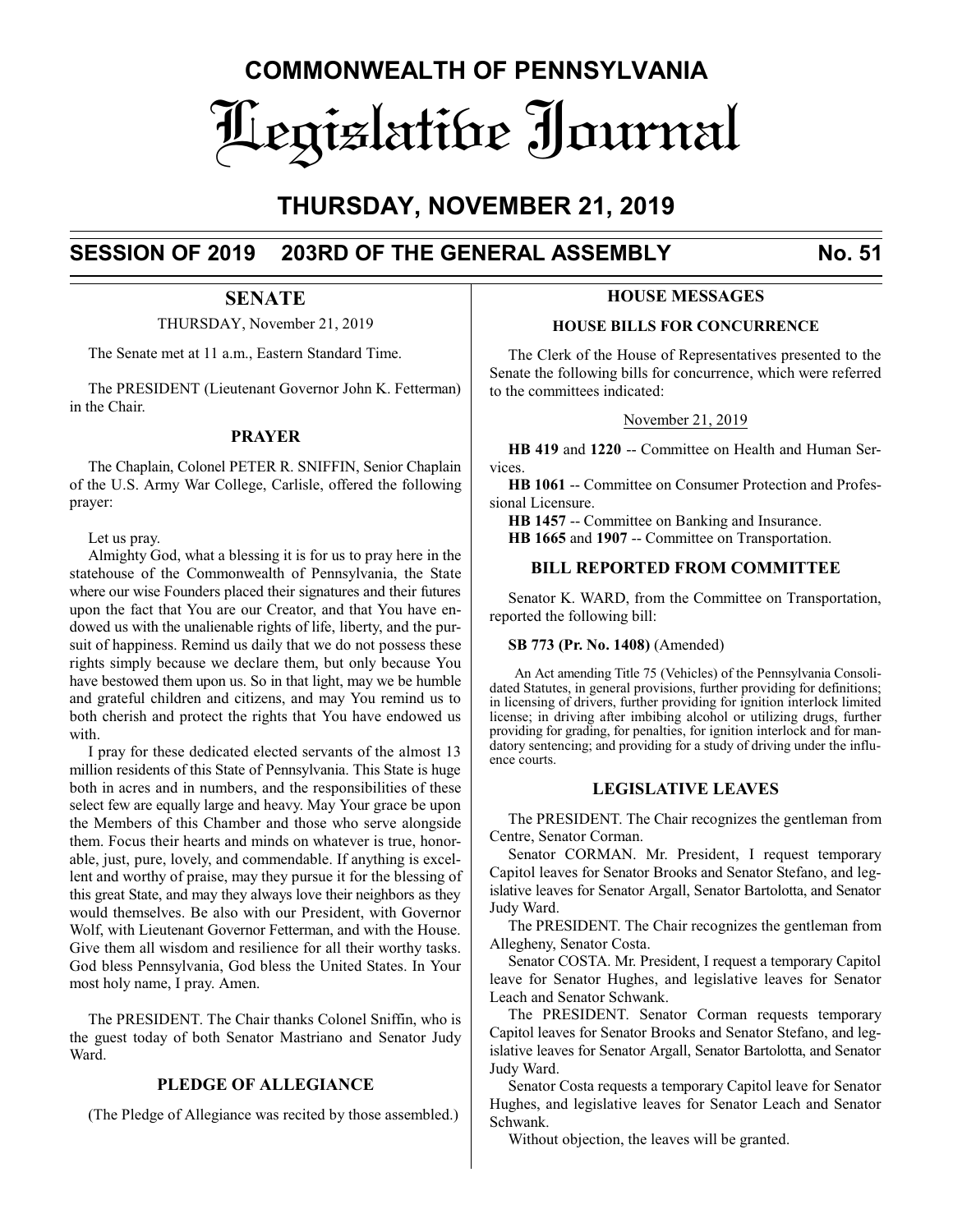#### **JOURNAL APPROVED**

The PRESIDENT. The Journal of the Session of October 21, 2019, is now in print.

The Clerk proceeded to read the Journal of the Session of October 21, 2019.

Senator CORMAN. Mr. President, I move that further reading of the Journal be dispensed with and that the Journal be approved.

On the question, Will the Senate agree to the motion?

The yeas and nays were required by Senator CORMAN and were as follows, viz:

#### YEA-49

Dinniman

Aument Farnese Mastriano Tartaglione<br>
Baker Fontana Mensch Tomlinson Bartolotta Gordner Muth Vogel Blake Haywood Phillips-Hill Ward, Judy Browne Kearney Santarsiero Yaw<br>Collett Killion Scarnati Yudi Corman Langerholc Scavello<br>
Costa Laughlin Schwank Laughlin Schwan<br>Leach Stefano

Argall DiSanto Martin Street Tomlinson<br>Vogel Ward, Kim Brewster Hutchinson Regan Williams, Anthony H.<br>Brooks Iovino Sabatina Williams, Lindsev Williams, Lindsey Yudichak

#### NAY-0

A majority of the Senators having voted "aye," the question was determined in the affirmative.

The PRESIDENT. The Journal is approved.

#### **LEGISLATIVE LEAVE CANCELLED**

The PRESIDENT. Senator Brooks has returned, and her temporary Capitol leave is cancelled.

#### **GUESTS OF SENATOR DOUGLAS MASTRIANO AND SENATOR JUDY WARD PRESENTED TO THE SENATE**

The PRESIDENT. The Chair recognizes the gentleman from Franklin, Senator Mastriano.

Senator MASTRIANO. Mr. President, on behalf of Senator Judy Ward, I recognize and thank our Chaplain this morning, Colonel Pete Sniffin, United States Army. He is a fourth-generation U.S. Army officer, and incidentally, his great-great-grandfather was a Member of the House here in Harrisburg from the Honesdale/Carbondale area, a great legacy there. He is currently the director of ethical development on the faculty of the U.S. Army War College in Carlisle, Pennsylvania. Prior to this, he was the commandant of the U.S. Army Chaplain School in South Carolina. From 2011 to 2012, Chaplain Sniffin oversaw religious support for all American personnel in all of Afghanistan, and he is in his 35th year as a member of the United States Army, and his 29th year on active duty. More importantly, he is celebrating his 26th wedding anniversary with his beloved

wife, Rose Marie, who is also here with us. They have two daughters, Olivia, who is in her second year at HACC, and Amelia, who is in her freshman year at Wheaton College. Please join me in welcoming them.

The PRESIDENT. Would the guests of Senator Mastriano and Senator Judy Ward please rise to be welcomed by the Senate.

(Applause.)

The PRESIDENT. Thank you for your service.

### **GUEST OF SENATOR SHARIF T. STREET PRESENTED TO THE SENATE**

The PRESIDENT. The Chair recognizes the gentleman from Philadelphia, Senator Street.

Senator STREET. Mr. President, I rise today to introduce an outstanding young person who has a bright future. She is smart, hardworking, and a self-starter. Driven by intellectual curiosity, for the past several months she has been interning in my office here in the Capitol as part of the Temple Capitol semester program. Taylor Volpe is a graduating political science major at Temple University, which is in my district. Taylor is originally from Dingmans Ferry, northeast Pennsylvania, which is in the district of my colleague, Senator Baker. Prior to the semester, Taylor took part in a study-abroad program in Rome, where she was able to immerse herself in Italian culture and history. When she is not dedicating herself to work, she enjoys reading and cooking. Taylor is graduating next month with a B.A. and looks forward to her future and a bright journey in public service.

Please join me in welcoming a bright young lady with a great future who sought to dedicate some of her time to work with us in the Senate, my intern, Taylor Volpe.

The PRESIDENT. Would the guest of Senator Street please rise to be welcomed by the Senate.

(Applause.)

### **RECESS**

The PRESIDENT. The Chair recognizes the gentleman from Centre, Senator Corman.

Senator CORMAN. Mr. President, I request a recess of the Senate for the purpose of a Republican caucus to begin immediately in the Majority Caucus Room.

The PRESIDENT. The Chair recognizes the gentleman from Allegheny, Senator Costa.

Senator COSTA. Mr. President, Senate Democrats will meet in the rear of the Chamber for a caucus as well.

The PRESIDENT. For purposes of Republican and Democratic caucuses to be held in their respective caucus rooms, without objection, the Senate stands in recess.

#### **AFTER RECESS**

The PRESIDENT. The time of recess having expired, the Senate will come to order.

#### **LEGISLATIVE LEAVES CANCELLED**

The PRESIDENT. Senator Stefano, Senator Hughes, and Senator Judy Ward have returned, and their respective leaves are cancelled.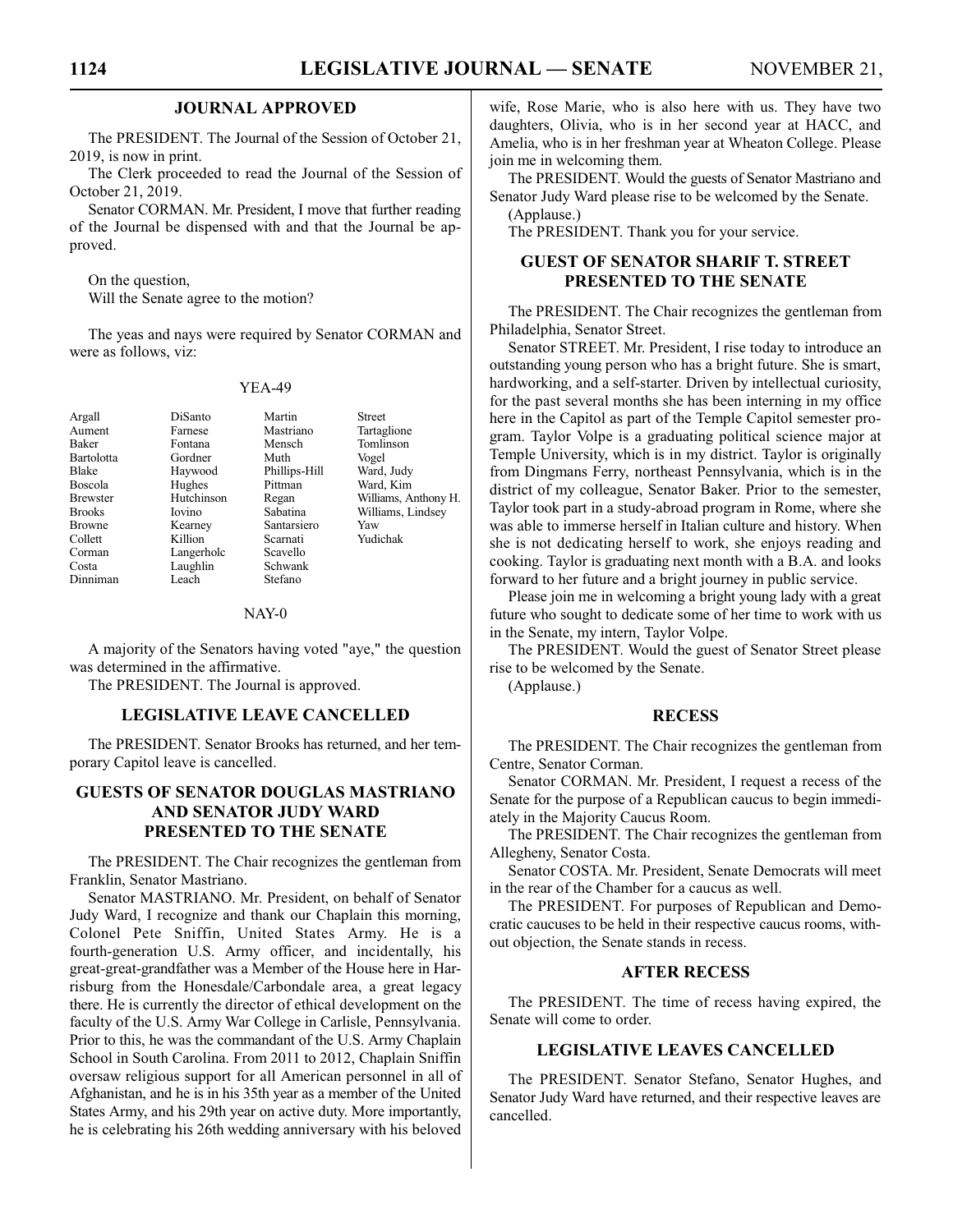#### **CALENDAR**

#### **THIRD CONSIDERATION CALENDAR**

BILL OVER IN ORDER

**SB 94** -- Without objection, the bill was passed over in its order at the request of Senator CORMAN.

#### BILL ON THIRD CONSIDERATION AND FINAL PASSAGE

**HB 97 (Pr. No. 2890)** -- The Senate proceeded to consideration of the bill, entitled:

An Act amending Titles 18 (Crimes and Offenses) and 53 (Municipalities Generally) of the Pennsylvania Consolidated Statutes, in minors, further providing for the offense of sale of tobacco and for the offense of use of tobacco in schools; and, in preemptions relating to municipalities, further providing for tobacco.

Considered the third time and agreed to,

And the amendments made thereto having been printed as required by the Constitution,

On the question, Shall the bill pass finally?

The yeas and nays were taken agreeably to the provisions of the Constitution and were as follows, viz:

#### YEA-48

| Argall          | Dinniman       | Leach         | Schwank              |
|-----------------|----------------|---------------|----------------------|
| Aument          | <b>DiSanto</b> | Martin        | Stefano              |
| <b>Baker</b>    | Farnese        | Mastriano     | <b>Street</b>        |
| Bartolotta      | Fontana        | Mensch        | Tartaglione          |
| <b>Blake</b>    | Gordner        | Muth          | Tomlinson            |
| Boscola         | Haywood        | Phillips-Hill | Vogel                |
| <b>Brewster</b> | Hutchinson     | Pittman       | Ward, Judy           |
| <b>Brooks</b>   | Iovino         | Regan         | Ward, Kim            |
| <b>Browne</b>   | Kearney        | Sabatina      | Williams, Anthony H. |
| Collett         | Killion        | Santarsiero   | Williams, Lindsey    |
| Corman          | Langerholc     | Scarnati      | Yaw                  |
| Costa           | Laughlin       | Scavello      | Yudichak             |
|                 |                |               |                      |

#### NAY-1

Hughes

A constitutional majority of all the Senators having voted "aye," the question was determined in the affirmative.

Ordered, That the Secretary of the Senate return said bill to the House of Representatives with information that the Senate has passed the same with amendments in which concurrence of the House is requested.

#### BILLS OVER IN ORDER

**SB 174, HB 305, HB 330, HB 355, HB 375, SB 485, SB 491** and **SB 492** -- Without objection, the bills were passed over in their order at the request of Senator CORMAN.

#### BILL ON THIRD CONSIDERATION AND FINAL PASSAGE

**SB 637 (Pr. No. 1392)** -- The Senate proceeded to consideration of the bill, entitled:

An Act amending Title 18 (Crimes and Offenses) of the Pennsylvania Consolidated Statutes, in criminal history record information, further providing for use of records by licensing agencies; and making related appeals.

Considered the third time and agreed to,

And the amendments made thereto having been printed as required by the Constitution,

On the question, Shall the bill pass finally?

The PRESIDENT. The Chair recognizes the gentleman from Allegheny, Senator Costa.

Senator COSTA. Mr. President, on behalf of Senator Schwank, I submit the following remarks for the record.

The PRESIDENT. Without objection, the remarks will be spread upon the record.

*(The following prepared remarks were made part of the record at the request of the gentleman from Allegheny, Senator COSTA, on behalf of the gentlewoman from Berks, Senator SCHWANK:)*

Mr. President, I express my ardent support for Senate Bill No. 637, which I cosponsored with my colleague, Senator DiSanto, and to encourage my colleagues to do the same. I measure the worthiness of any legislation by its potential to enact positive change for my constituents. Senate Bill No. 637 fits that bill. I do not know if there is a population within our Commonwealth who is as determined to make meaningful changes to their lives as the adult defendants, inmates, and returning citizens this legislation will help. So, it is not just positive change happening here--this legislation will truly lift these constituents. It can be the first step in changing their lives for the better.

My district in Berks County is lucky to have an organization called Berks Connections/Pretrial Services. They are a community-based organization to help returning citizens and their families. I spoke to one of their executive directors, who pressed the importance of removing barriers for this population. Finding a job is one of the most important factors in a person's successful re-entry to their community, to their lives, to their families.

A 2016 study by Arizona State University's Center for the Study of Economic Liberty found that States with the highest occupational licensing burdens saw their recidivism rates rise 9 percent over a 3-year period. In contrast, States with minimal licensing saw recidivism rates decline by 2.5 percent. The way our system currently works with automatic disqualifications, the original punishment often carries well beyond the intended sentence. That is not right.

This legislation will help them to make that first big step toward employment, and the rest of their lives. This is why I am voting in favor of Senate Bill No. 637.

Thank you, Mr. President.

And the question recurring, Shall the bill pass finally?

The yeas and nays were taken agreeably to the provisions of the Constitution and were as follows, viz: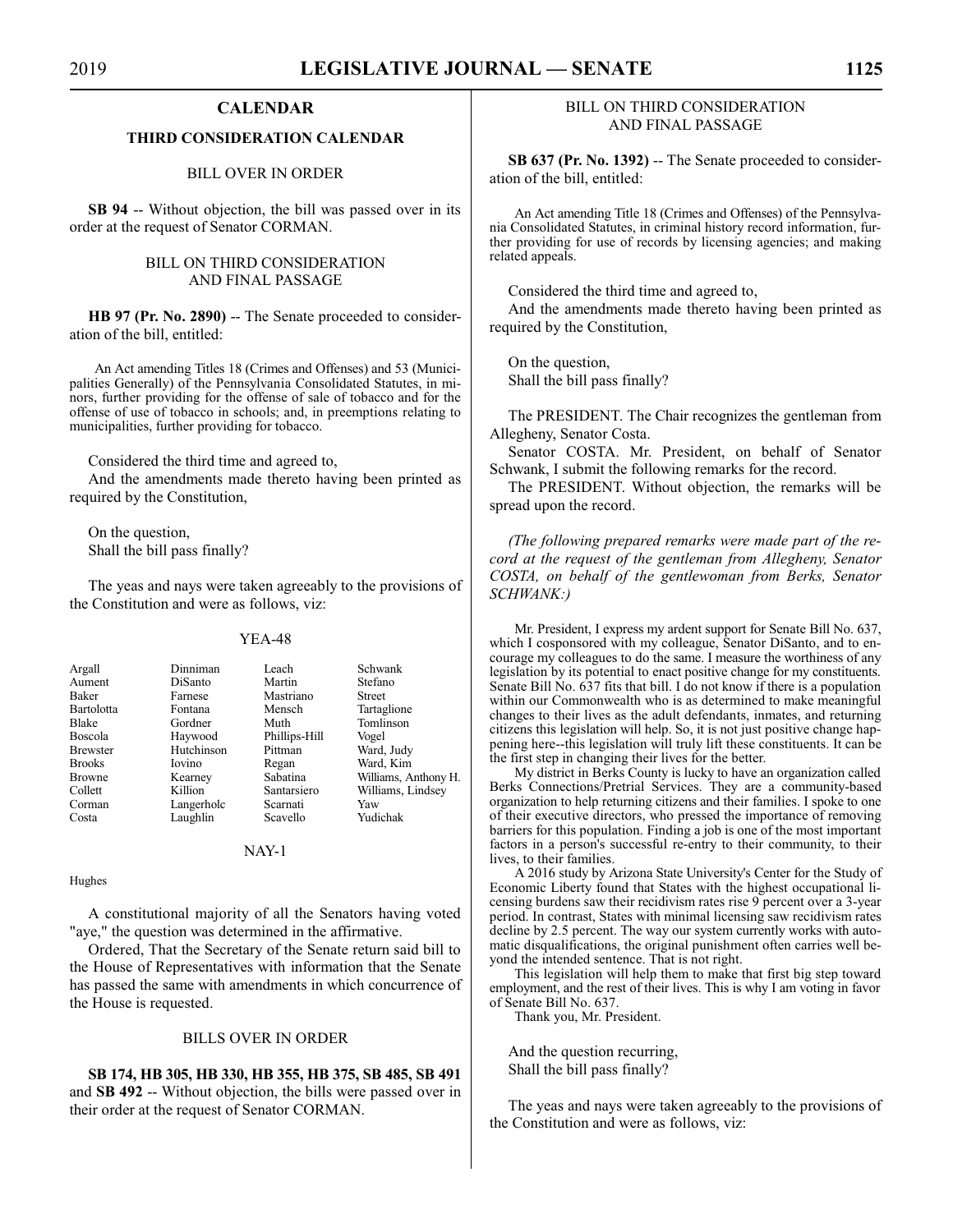# 1126 **LEGISLATIVE JOURNAL — SENATE** NOVEMBER 21,

#### YEA-49

| Argall          | DiSanto       | Martin        | <b>Street</b>     |
|-----------------|---------------|---------------|-------------------|
| Aument          | Farnese       | Mastriano     | Tartaglione       |
| Baker           | Fontana       | Mensch        | Tomlinson         |
| Bartolotta      | Gordner       | Muth          | Vogel             |
| <b>Blake</b>    | Haywood       | Phillips-Hill | Ward, Judy        |
| Boscola         | Hughes        | Pittman       | Ward, Kim         |
| <b>Brewster</b> | Hutchinson    | Regan         | Williams, Anthony |
| <b>Brooks</b>   | <b>Iovino</b> | Sabatina      | Williams, Lindsey |
| <b>Browne</b>   | Kearney       | Santarsiero   | Yaw               |
| Collett         | Killion       | Scarnati      | Yudichak          |
| Corman          | Langerholc    | Scavello      |                   |
| Costa           | Laughlin      | Schwank       |                   |
| Dinniman        | I each        | Stefano       |                   |

# NAY-0

A constitutional majority of all the Senators having voted "aye," the question was determined in the affirmative.

Ordered, That the Secretary of the Senate present said bill to the House of Representatives for concurrence.

#### BILLS OVER IN ORDER

**HB 684, SB 693** and **SB 850** -- Without objection, the bills were passed over in their order at the request of Senator CORMAN.

#### BILL LAID ON THE TABLE

**SB 895 (Pr. No. 1251)** -- The Senate proceeded to consideration of the bill, entitled:

An Act authorizing the Department of General Services, with the approval of the Governor, to grant and convey to Centre County Industrial Development Corporation, certain lands situate in Benner Township, Centre County.

Upon motion of Senator CORMAN, and agreed to by voice vote, the bill was laid on the table.

#### BILLS ON THIRD CONSIDERATION AND FINAL PASSAGE

**HB 917 (Pr. No. 1055)** -- The Senate proceeded to consideration of the bill, entitled:

An Act repealing the act of May 17, 1929 (P.L.1805, No.598), entitled "An act authorizing municipalities other than townships to acquire by gift, devise, or bequest, lands, chattels, securities and funds for the establishment and maintenance of a hospital; to appoint trustees of such property and funds, subject to the approval of the orphans' court; to operate and maintain such hospital through and by means of such trustees; and to expend municipal funds to aid in the establishment and maintenance of such hospital."

Considered the third time and agreed to,

On the question, Shall the bill pass finally?

The yeas and nays were taken agreeably to the provisions of the Constitution and were as follows, viz:

#### YEA-48

| Argall     | Dinniman   | Laughlin      | Schwank              |
|------------|------------|---------------|----------------------|
| Aument     | DiSanto    | Leach         | Stefano              |
| Baker      | Farnese    | Martin        | <b>Street</b>        |
| Bartolotta | Fontana    | Mastriano     | Tartaglione          |
| Blake      | Gordner    | Mensch        | Tomlinson            |
| Boscola    | Haywood    | Phillips-Hill | Vogel                |
| Brewster   | Hughes     | Pittman       | Ward, Judy           |
| Brooks     | Hutchinson | Regan         | Ward, Kim            |
| Browne     | Iovino     | Sabatina      | Williams, Anthony H. |
| Collett    | Kearney    | Santarsiero   | Williams, Lindsey    |
| Corman     | Killion    | Scarnati      | Yaw                  |
| Costa      | Langerholc | Scavello      | Yudichak             |
|            |            |               |                      |

NAY-1

Muth

A constitutional majority of all the Senators having voted "aye," the question was determined in the affirmative.

Ordered, That the Secretary of the Senate return said bill to the House of Representatives with information that the Senate has passed the same without amendments.

**HB 956 (Pr. No. 2191)** -- The Senate proceeded to consideration of the bill, entitled:

An Act amending the act of August 26, 1971 (P.L.351, No.91), known as the State Lottery Law, in State lottery, further providing for powers and duties of secretary.

Considered the third time and agreed to,

On the question, Shall the bill pass finally?

The yeas and nays were taken agreeably to the provisions of the Constitution and were as follows, viz:

#### YEA-49

| Williams, Anthony H. |
|----------------------|
| Williams, Lindsey    |
|                      |
|                      |
|                      |
|                      |
|                      |
|                      |

#### NAY-0

A constitutional majority of all the Senators having voted "aye," the question was determined in the affirmative.

Ordered, That the Secretary of the Senate return said bill to the House of Representatives with information that the Senate has passed the same without amendments.

#### BILL OVER IN ORDER

**HB 1045** -- Without objection, the bill was passed over in its order at the request of Senator CORMAN.

Williams, Anthony H.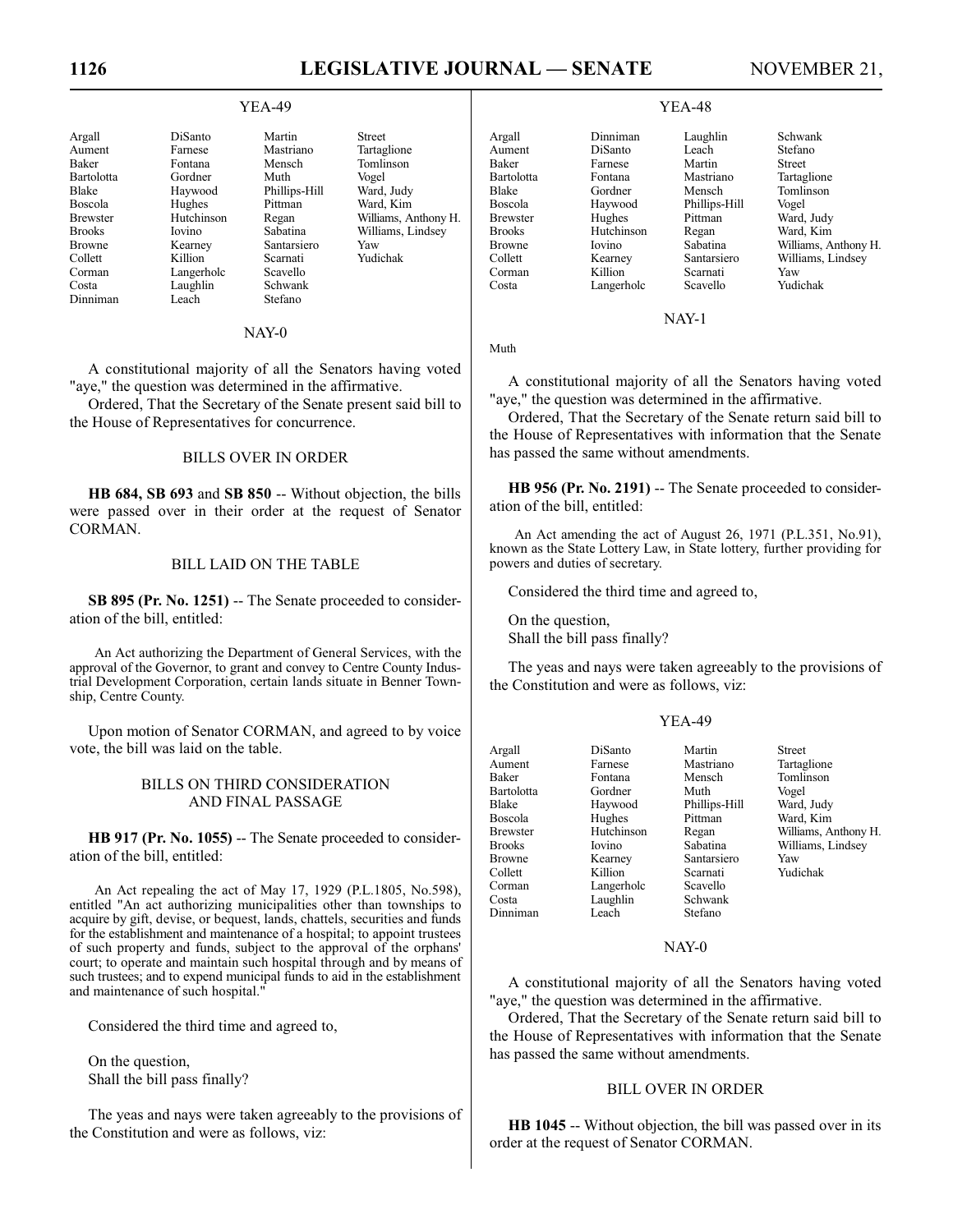#### BILLS ON THIRD CONSIDERATION AND FINAL PASSAGE

**HB 1203 (Pr. No. 2937)** -- The Senate proceeded to consideration of the bill, entitled:

An Act amending Title 53 (Municipalities Generally) of the Pennsylvania Consolidated Statutes, in municipal authorities, further providing for money of authority.

Considered the third time and agreed to,

And the amendments made thereto having been printed as required by the Constitution,

On the question, Shall the bill pass finally?

The PRESIDENT. The Chair recognizes the gentlewoman from Westmoreland, Senator Kim Ward.

Senator K. WARD. Mr. President, I rise to thank Representative Ryan and Senator Martin for their work on this bill. This bill will give boards, at any level, who appoint municipal authority board members some say in what happens. As of right now, you have these boards providing a very, very vital utility and folks have nowhere to go. There is nowhere that the buck actually stops. I think this bill, as worked on together with the House and with the municipal authority organizations, is a good balance, and actually, I do not think we should stop here. I think, moving forward, we should look further at when these boards and authorities are appointed by local governments, then that is it. There is nowhere the buck stops. I think we need to look maybe even further as we go down the road into bringing more accountability back to those who make the appointments.

Thank you very much, and I ask for an affirmative vote.

The PRESIDENT. The Chair recognizes the gentleman from Lackawanna, Senator Blake.

Senator BLAKE. Mr. President, I want to make a very quick comment, and I appreciate the remarks of the previous speaker. Part of the LGUDA pack, the Local Government Unit Debt Act, includes a bill that would require municipal authorities that are established for a particular purpose to guarantee that any moneys that they collect be used for that purpose. That is not currently in State law, so I want to echo the remarks of my friend and colleague, Senator Kim Ward, because we do need to look a little bit closer at the accountability of these municipal authorities.

Thank you very much.

And the question recurring, Shall the bill pass finally?

The yeas and nays were taken agreeably to the provisions of the Constitution and were as follows, viz:

#### YEA-49

**Tartaglione** Tomlinson<br>Vogel

Ward, Judy Ward, Kim Williams, Anthony H.

| Argall     | DiSanto    | Martin        | Street |
|------------|------------|---------------|--------|
| Aument     | Farnese    | Mastriano     | Tartag |
| Baker      | Fontana    | Mensch        | Tomli  |
| Bartolotta | Gordner    | Muth          | Vogel  |
| Blake      | Haywood    | Phillips-Hill | Ward.  |
| Boscola    | Hughes     | Pittman       | Ward.  |
| Brewster   | Hutchinson | Regan         | Willia |
|            |            |               |        |

Browne Kearney Santarsiero<br>
Collett Killion Scarnati Corman Langerholc Scavello<br>
Costa Laughlin Schwank Dinniman Leach

Killion Scarnati Yudichak Laughlin Schwan<br>Leach Stefano

Brooks Iovino Sabatina Williams, Lindsey<br>Browne Kearney Santarsiero Yaw

NAY-0

A constitutional majority of all the Senators having voted "aye," the question was determined in the affirmative.

Ordered, That the Secretary of the Senate return said bill to the House of Representatives with information that the Senate has passed the same with amendments in which concurrence of the House is requested.

**HB 1542 (Pr. No. 2889)** -- The Senate proceeded to consideration of the bill, entitled:

An Act amending the act of April 12, 1951 (P.L.90, No.21), known as the Liquor Code, in preliminary provisions, further providing for definitions; and, in licenses and regulations relating to liquor, alcohol and malt and brewed beverages, further providing for special occasion permits and for wine and spirits auction permits.

Considered the third time and agreed to,

And the amendments made thereto having been printed as required by the Constitution,

On the question, Shall the bill pass finally?

The yeas and nays were taken agreeably to the provisions of the Constitution and were as follows, viz:

#### YEA-49

|                   | DiSanto       | Martin        | Street               |
|-------------------|---------------|---------------|----------------------|
| Argall            |               |               |                      |
| Aument            | Farnese       | Mastriano     | Tartaglione          |
| Baker             | Fontana       | Mensch        | Tomlinson            |
| <b>Bartolotta</b> | Gordner       | Muth          | Vogel                |
| <b>Blake</b>      | Haywood       | Phillips-Hill | Ward, Judy           |
| <b>Boscola</b>    | Hughes        | Pittman       | Ward, Kim            |
| <b>Brewster</b>   | Hutchinson    | Regan         | Williams, Anthony H. |
| <b>Brooks</b>     | <b>Iovino</b> | Sabatina      | Williams, Lindsey    |
| <b>Browne</b>     | Kearney       | Santarsiero   | Yaw                  |
| Collett           | Killion       | Scarnati      | Yudichak             |
| Corman            | Langerholc    | Scavello      |                      |
| Costa             | Laughlin      | Schwank       |                      |
| Dinniman          | Leach         | Stefano       |                      |

#### NAY-0

A constitutional majority of all the Senators having voted "aye," the question was determined in the affirmative.

Ordered, That the Secretary of the Senate return said bill to the House of Representatives with information that the Senate has passed the same with amendments in which concurrence of the House is requested.

**HB 1772 (Pr. No. 2821)** -- The Senate proceeded to consideration of the bill, entitled:

An Act amending Title 18 (Crimes and Offenses) of the Pennsylvania Consolidated Statutes, in burglary and other criminal intrusion, further providing for the offense of criminal trespass.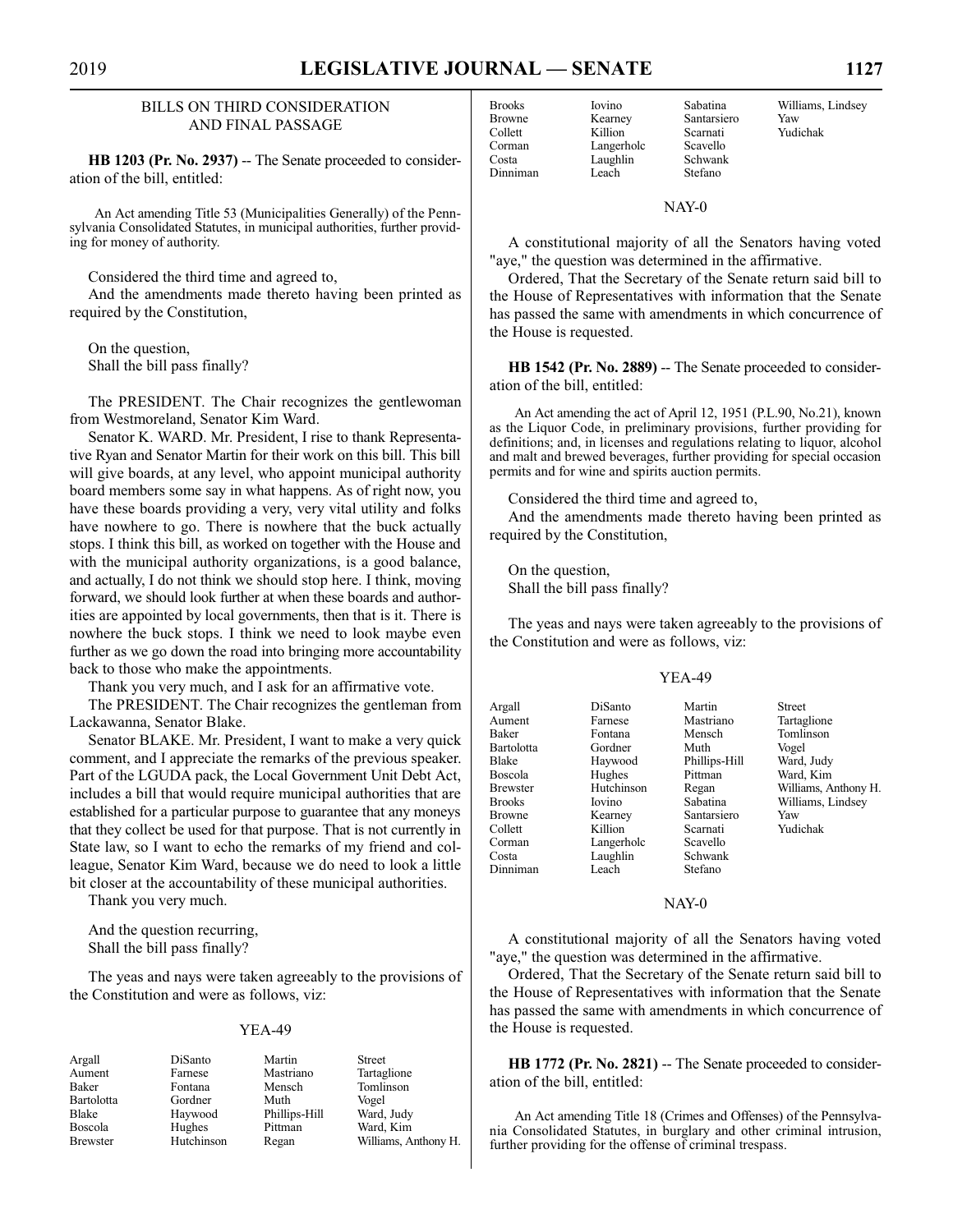## **1128 LEGISLATIVE JOURNAL — SENATE** NOVEMBER 21,

Considered the third time and agreed to,

On the question, Shall the bill pass finally?

The yeas and nays were taken agreeably to the provisions of the Constitution and were as follows, viz:

#### YEA-49

| Argall          | DiSanto       | Martin        | <b>Street</b>        |
|-----------------|---------------|---------------|----------------------|
| Aument          | Farnese       | Mastriano     | Tartaglione          |
| <b>Baker</b>    | Fontana       | Mensch        | Tomlinson            |
| Bartolotta      | Gordner       | Muth          | Vogel                |
| <b>Blake</b>    | Haywood       | Phillips-Hill | Ward, Judy           |
| Boscola         | Hughes        | Pittman       | Ward, Kim            |
| <b>Brewster</b> | Hutchinson    | Regan         | Williams, Anthony H. |
| <b>Brooks</b>   | <b>Iovino</b> | Sabatina      | Williams, Lindsey    |
| <b>Browne</b>   | Kearney       | Santarsiero   | Yaw                  |
| Collett         | Killion       | Scarnati      | Yudichak             |
| Corman          | Langerholc    | Scavello      |                      |
| Costa           | Laughlin      | Schwank       |                      |
| Dinniman        | I each        | Stefano       |                      |

#### NAY-0

A constitutional majority of all the Senators having voted "aye," the question was determined in the affirmative.

Ordered, That the Secretary of the Senate return said bill to the House of Representatives with information that the Senate has passed the same without amendments.

**HB 1896 (Pr. No. 2883)** -- The Senate proceeded to consideration of the bill, entitled:

An Act authorizing the Department of General Services, with the approval of the Governor, to release a use restriction and reversionary interest affecting certain real property situate in the Township of East Vincent, Chester County, to facilitate the grant and conveyance of the real property from the Owen J. Roberts School District to Pennsylvania American Water Company; authorizing the Department of General Services, with the approval of the Governor, to grant and convey to Centre County Industrial Development Corporation, certain lands situate in Benner Township, Centre County; and authorizing the Department of General Services, with the approval of West Chester University of Pennsylvania of the State System of Higher Education and the Governor, to grant and convey to Aqua Pennsylvania, Inc., or its assigns, an existing water tower and permanent utility easement from lands of the Commonwealth of Pennsylvania at West Chester University of Pennsylvania situate in the Borough of West Chester, County of Chester, for the purpose of public water distribution.

Considered the third time and agreed to,

And the amendments made thereto having been printed as required by the Constitution,

On the question, Shall the bill pass finally?

The yeas and nays were taken agreeably to the provisions of the Constitution and were as follows, viz:

#### YEA-49

Argall DiSanto Martin Street Aument Farnese Mastriano Tartaglione<br>
Raker Fontana Mensch Tomlinson Fontana Mensch Tomlinson

Corman Langerholc Scavello<br>
Costa Laughlin Schwanl Dinniman

Bartolotta Gordner Muth Vogel Haywood Phillips-Hill<br>Hughes Pittman Boscola Hughes Pittman Ward, Kim Browne Kearney Santarsiero Yaw<br>Collett Killion Scarnati Yudi Laughlin Schwank<br>Leach Stefano

Brewster Hutchinson Regan Williams, Anthony H.<br>Brooks Iovino Sabatina Williams, Lindsey Brooks Iovino Sabatina Williams, Lindsey<br>Browne Kearney Santarsiero Yaw Yudichak

#### NAY-0

A constitutional majority of all the Senators having voted "aye," the question was determined in the affirmative.

Ordered, That the Secretary of the Senate return said bill to the House of Representatives with information that the Senate has passed the same with amendments in which concurrence of the House is requested.

**HB 1982 (Pr. No. 2895)** -- The Senate proceeded to consideration of the bill, entitled:

An Act amending Title 71 (State Government) of the Pennsylvania Consolidated Statutes, in preliminary provisions, further providing for definitions; in membership, credited service, classes of service, and eligibility for benefits, further providing for credited State service; in contributions, further providing for shared-risk member contributions and shared-gain adjustments to regular member contributions, for contributions to the system by the Commonwealth and other employers and for actuarial cost method and providing for advance payment of accrued liability contributions; in administration, funds, accounts and general provisions, further providing for administrative duties of the board, for duties of heads of departments and for State accumulation account; providing for obligations of the board, for exercise of legislative power and for liability.

Considered the third time and agreed to,

On the question, Shall the bill pass finally?

The yeas and nays were taken agreeably to the provisions of the Constitution and were as follows, viz:

#### YEA-49

| Argall     | DiSanto       | Martin        | <b>Street</b>        |
|------------|---------------|---------------|----------------------|
| Aument     | Farnese       | Mastriano     | Tartaglione          |
| Baker      | Fontana       | Mensch        | Tomlinson            |
| Bartolotta | Gordner       | Muth          | Vogel                |
| Blake      | Haywood       | Phillips-Hill | Ward, Judy           |
| Boscola    | Hughes        | Pittman       | Ward, Kim            |
| Brewster   | Hutchinson    | Regan         | Williams, Anthony H. |
| Brooks     | <b>Iovino</b> | Sabatina      | Williams, Lindsey    |
| Browne     | Kearney       | Santarsiero   | Yaw                  |
| Collett    | Killion       | Scarnati      | Yudichak             |
| Corman     | Langerholc    | Scavello      |                      |
| Costa      | Laughlin      | Schwank       |                      |
| Dinniman   | Leach         | Stefano       |                      |
|            |               |               |                      |

#### NAY-0

A constitutional majority of all the Senators having voted "aye," the question was determined in the affirmative.

Ordered, That the Secretary of the Senate return said bill to the House of Representatives with information that the Senate has passed the same without amendments.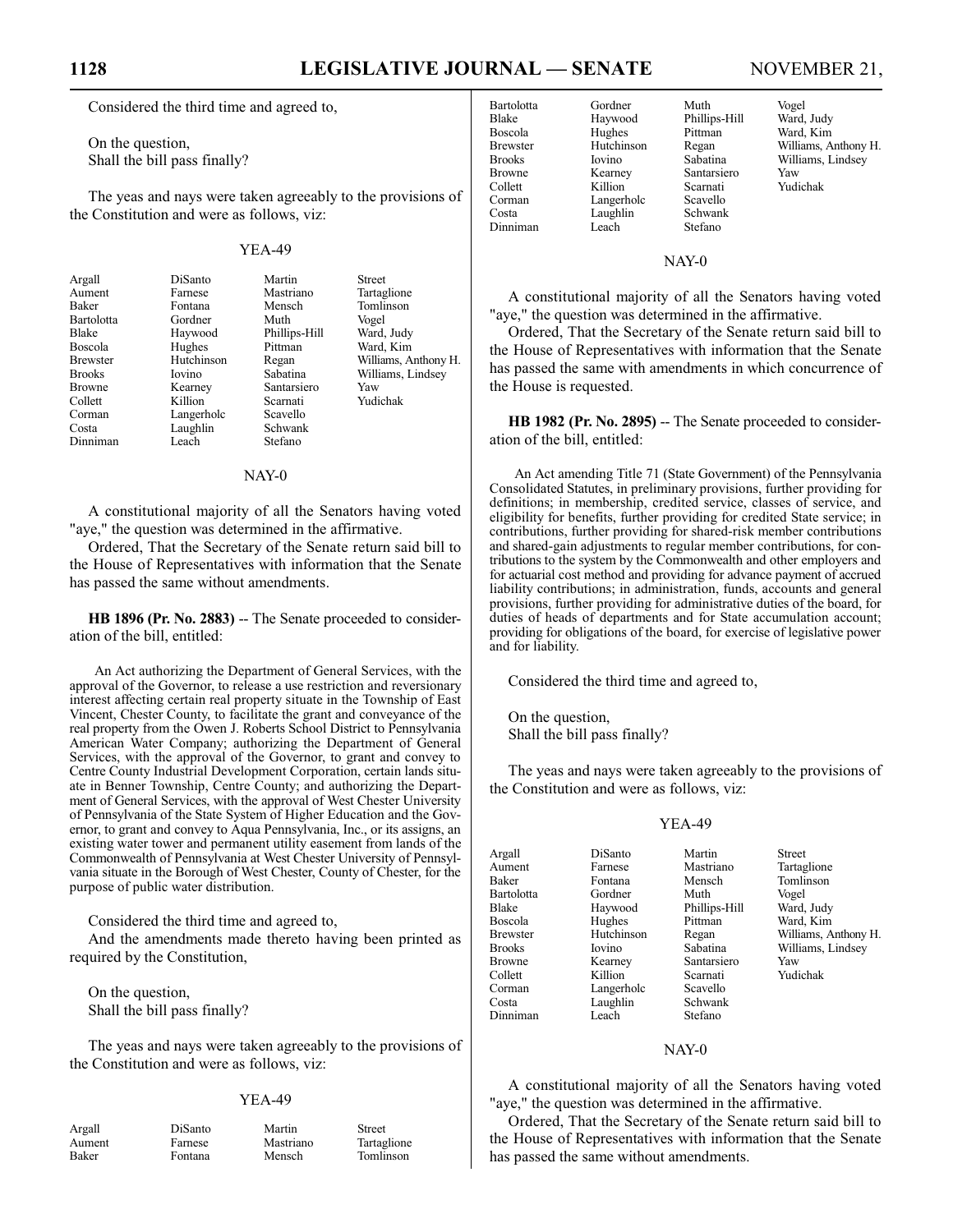#### **SECOND CONSIDERATION CALENDAR**

#### BILLS OVER IN ORDER

**HB 102, SB 132, SB 258, SB 276, SB 284, SB 329, SB 368** and **SB 377** -- Without objection, the bills were passed over in their order at the request of Senator CORMAN.

#### BILL ON SECOND CONSIDERATION AND REREFERRED

**SB 417 (Pr. No. 436)** -- The Senate proceeded to consideration of the bill, entitled:

An Act amending the act of June 3, 1937 (P.L.1333, No.320), known as the Pennsylvania Election Code, in party organization, further providing for who shall be declared elected members of national or State committee and party offices; and, in returns of primaries and elections, further providing for manner of computing irregular ballots.

Considered the second time and agreed to,

Ordered, To be printed on the Calendar for third consideration.

Upon motion of Senator CORMAN, and agreed to by voice vote, the bill just considered was rereferred to the Committee on Appropriations.

#### BILL OVER IN ORDER

**HB 422** -- Without objection, the bill was passed over in its order at the request of Senator CORMAN.

#### BILL ON SECOND CONSIDERATION

**HB 427 (Pr. No. 2901)** -- The Senate proceeded to consideration of the bill, entitled:

An Act providing for health insurance coverage requirements for stage four, advanced metastatic cancer.

Considered the second time and agreed to,

Ordered, To be printed on the Calendar for third consideration.

#### BILL OVER IN ORDER

**HB 476** -- Without objection, the bill was passed over in its order at the request of Senator CORMAN.

#### BILL LAID ON THE TABLE

**SB 531 (Pr. No. 566)** -- The Senate proceeded to consideration of the bill, entitled:

An Act amending Title 53 (Municipalities Generally) of the Pennsylvania Consolidated Statutes, in general provisions, providing for findings regarding firearms and ammunition; and, in preemptions, providing for regulation of firearms and ammunition.

Upon motion of Senator CORMAN, and agreed to by voice vote, the bill was laid on the table.

#### **SB 531 TAKEN FROM THE TABLE**

Senator CORMAN. Mr. President, I move that Senate Bill No. 531, Printer's No. 566, be taken from the table and placed on the Calendar.

The motion was agreed to by voice vote. The PRESIDENT. The bill will be placed on the Calendar.

#### BILL OVER IN ORDER

**HB 584** -- Without objection, the bill was passed over in its order at the request of Senator CORMAN.

#### BILL ON SECOND CONSIDERATION AND REREFERRED

SB 594 (Pr. No. 1390) -- The Senate proceeded to consideration of the bill, entitled:

An Act amending the act of June 2, 1915 (P.L.736, No.338), known as the Workers' Compensation Act, in health and safety, further providing for certification of safety committee.

Considered the second time and agreed to,

Ordered, To be printed on the Calendar for third consideration.

Upon motion of Senator CORMAN, and agreed to by voice vote, the bill just considered was rereferred to the Committee on Appropriations.

#### BILL ON SECOND CONSIDERATION

**SB 595 (Pr. No. 1396)** -- The Senate proceeded to consideration of the bill, entitled:

An Act amending the act of May 17, 1921 (P.L.682, No.284), known as The Insurance Company Law of 1921, in casualty insurance, further providing for coverage for mammographic examinations.

Considered the second time and agreed to,

Ordered, To be printed on the Calendar for third consideration.

#### BILLS OVER IN ORDER

**SB 606, HB 617, HB 630, SB 647, SB 726, SB 727, SB 766** and **SB 784** -- Without objection, the bills were passed over in their order at the request of Senator GORDNER.

#### BILL ON SECOND CONSIDERATION, AMENDED AND REREFERRED

**SB 798 (Pr. No. 1290)** -- The Senate proceeded to consideration of the bill, entitled:

An Act amending the act of December 7, 1982 (P.L.784, No.225), known as the Dog Law, in short title and definitions, further providing for definitions; and, in dangerous dogs, further providing for court proceedings, certificate of registration and disposition and for requirements.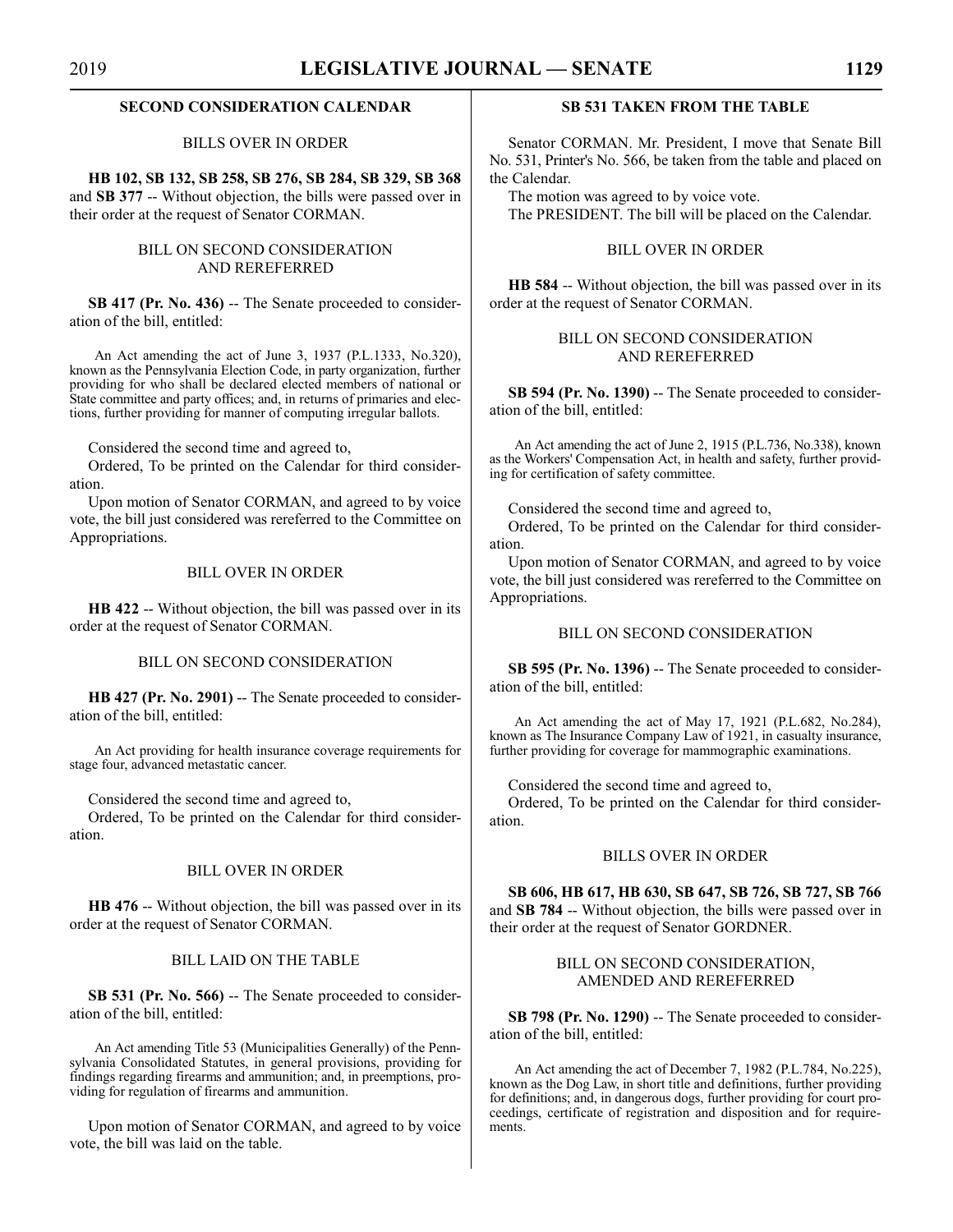On the question,

Will the Senate agree to the bill on second consideration? Senator KILLION offered the following amendment No. A3715:

Amend Bill, page 1, line 15, by striking out "and,"

Amend Bill, page 1, line 17, by inserting after "requirements": ; and making an editorial change

Amend Bill, page 5, line 1, by striking out "Section 503-A" and inserting:

Sections

Amend Bill, page 5, line 1, by inserting after "503-A(B)": and  $507 - A(f)(1)$ 

Amend Bill, page 5, line 1, by striking out "is" and inserting: are

Amend Bill, page 5, by inserting between lines 13 and 14: Section 507-A. Construction of article.

\* \* \*

(f) Procedure in certain cities.--In cities of the first class, second class and second class A, the following procedure shall apply:

(1) A person who has been attacked by a dog, or anyone on behalf of such person, or a person whose domestic animal, dog or cat has been killed or injured without provocation while the attacking dog was off the owner's property or a police officer or an animal control officer employed by or under contract with the city may make a complaint before a magisterial district judge, charging the owner or keeper of such a dog with harboring a dangerous dog. The magisterial district judge shall make a report of the determination under section [502-A(a)]  $502-A(a.2)$  to the police or an animal control officer employed by or under contract with the city and to the Bureau of Dog Law Enforcement. The Bureau of Dog Law Enforcement shall give notice of this determination to the respective city treasurer.

\* \* \*

On the question, Will the Senate agree to the amendment? It was agreed to.

On the question,

Will the Senate agree to the bill on second consideration, as amended?

It was agreed to.

Ordered, To be printed on the Calendar for third consideration.

Upon motion of Senator GORDNER, and agreed to by voice vote, the bill, as amended, was rereferred to the Committee on Appropriations.

#### BILLS OVER IN ORDER

**SB 809** and **SB 810** -- Without objection, the bills were passed over in their order at the request of Senator GORDNER.

#### BILL ON SECOND CONSIDERATION AND REREFERRED

**SB 922 (Pr. No. 1309)** -- The Senate proceeded to consideration of the bill, entitled:

An Act amending the act of June 2, 1915 (P.L.736, No.338), known as the Workers' Compensation Act, in liability and compensation, further providing for compensable injuries, subrogation and proration.

Considered the second time and agreed to,

Ordered, To be printed on the Calendar for third consideration.

Upon motion of Senator GORDNER, and agreed to by voice vote, the bill just considered was rereferred to the Committee on Appropriations.

#### BILLS OVER IN ORDER

**SB 924, SB 952, SB 954, SB 957, HB 1035, HB 1036, HB 1050** and **HB 1058** -- Without objection, the bills were passed over in their order at the request of Senator GORDNER.

#### BILL ON SECOND CONSIDERATION AND REREFERRED

**HB 1100 (Pr. No. 1593)** -- The Senate proceeded to consideration of the bill, entitled:

An Act amending the act of March 4, 1971 (P.L.6, No.2), known as the Tax Reform Code of 1971, providing for energy and fertilizer manufacturing tax credit.

Considered the second time and agreed to,

Ordered, To be printed on the Calendar for third consideration.

Upon motion of Senator GORDNER, and agreed to by voice vote, the bill just considered was rereferred to the Committee on Appropriations.

#### BILLS OVER IN ORDER

**HB 1174, HB 1180, HB 1325, HB 1379, HB 1405, HB 1522** and **HB 1662** -- Without objection, the bills were passed over in their order at the request of Senator GORDNER.

#### **LEGISLATIVE LEAVES**

The PRESIDENT. The Chair recognizes the gentleman from Centre, Senator Corman.

Senator CORMAN. Mr. President, I request a temporary Capitol leave for Senator Killion, and a legislative leave for Senator Scarnati.

The PRESIDENT. Senator Corman requests a temporary Capitol leave for Senator Killion, and a legislative leave for Senator Scarnati. Without objection, the leaves will be granted.

#### **RECESS**

The PRESIDENT. The Chair recognizes the gentleman from Centre, Senator Corman.

Senator CORMAN. Mr. President, I request a recess of the Senate for the purpose of an off-the-floor meeting of the Committee on Rules and Executive Nominations to be held in the Rules room immediately in the rear of the Chamber.

The PRESIDENT. For the purpose of an off-the-floor meeting of the Committee on Rules and Executive Nominations to be held in the Rules room in the rear of the Chamber, without objection, the Senate stands in recess.

### **AFTER RECESS**

The PRESIDENT. The time of recess having expired, the Senate will come to order.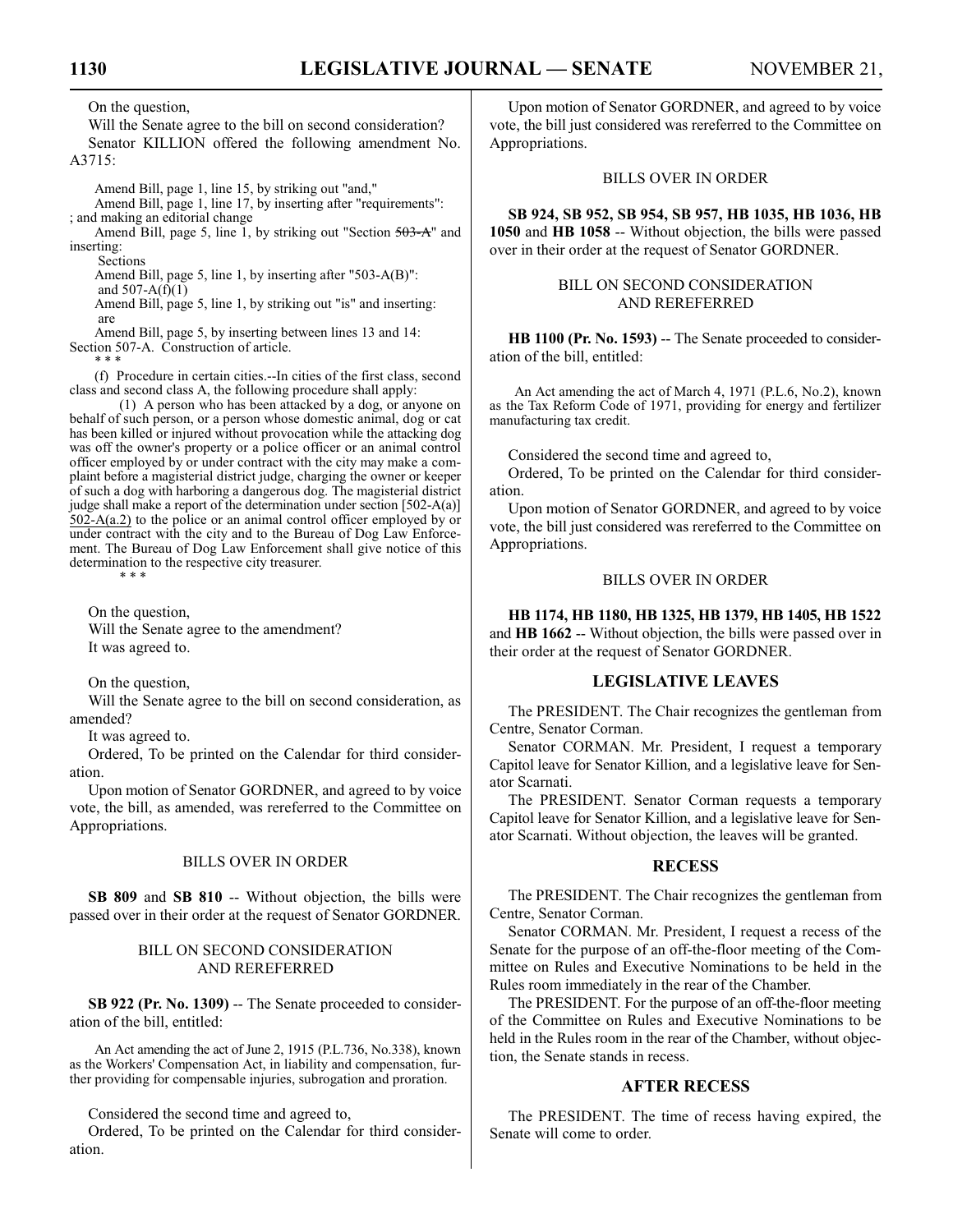#### **LEGISLATIVE LEAVES**

The PRESIDENT. The Chair recognizes the gentleman from Allegheny, Senator Costa.

Senator COSTA. Mr. President, I request a temporary Capitol leave for Senator Haywood, and a legislative leave for Senator Farnese.

The PRESIDENT. Senator Costa requests a temporary Capitol leave for Senator Haywood, and a legislative leave for Senator Farnese. Without objection, the leaves will be granted.

#### **HOUSE MESSAGE**

#### **SENATE BILL RETURNED WITH AMENDMENTS**

The Clerk of the House of Representatives returned to the Senate **SB 473**, with the information the House has passed the same with amendments in which the concurrence of the Senate is requested.

The PRESIDENT. Pursuant to Senate Rule 13(c)(2)(i), the bill will be referred to the Committee on Rules and Executive Nominations.

#### **SPECIAL ORDER OF BUSINESS ANNOUNCEMENT BY THE SECRETARY**

The SECRETARY. Permission has been granted for the Committee on Rules and Executive Nominations to meet today off the floor to consider Senate Bill No. 473 in the Rules room.

#### **BILLS REPORTED FROM COMMITTEE**

Senator CORMAN, from the Committee on Rules and Executive Nominations, reported the following bills:

#### **SB 572 (Pr. No. 1400)** (Rereported) *(Concurrence)*

An Act amending Title 35 (Health and Safety) of the Pennsylvania Consolidated Statutes, in public safety, providing for opioid treatment agreements.

#### **HB 49 (Pr. No. 2893)** (Rereported) *(Concurrence)*

An Act amending the act of March 10, 1949 (P.L.30, No.14), known as the Public School Code of 1949, in school security, further providing for definitions, for school police officers, for training, for powers and duties, for school resource officers and for school security guards; in high schools, further providing for courses of study; in miscellaneous provisions relating to institutions of higher education, further providing for Public Higher Education Funding Commission; and, in fostering independence through education, further providing for fostering independence waiver program.

#### **LEGISLATIVE LEAVE**

The PRESIDENT. The Chair recognizes the gentleman from Centre, Senator Corman.

Senator CORMAN. Mr. President, I request a temporary Capitol leave for Senator Browne.

The PRESIDENT. Senator Corman requests a temporary Capitol leave for Senator Browne. Without objection, the leave will be granted.

### **SPECIAL ORDER OF BUSINESS SUPPLEMENTAL CALENDAR No. 1**

#### SENATE CONCURS IN HOUSE AMENDMENTS TO SENATE AMENDMENTS

**HB 49 (Pr. No. 2893)** -- The Senate proceeded to consideration of the bill, entitled:

An Act amending the act of March 10, 1949 (P.L.30, No.14), known as the Public School Code of 1949, in school security, further providing for definitions, for school police officers, for training, for powers and duties, for school resource officers and for school security guards; in high schools, further providing for courses of study; in miscellaneous provisions relating to institutions of higher education, further providing for Public Higher Education Funding Commission; and, in fostering independence through education, further providing for fostering independence waiver program.

#### On the question,

Will the Senate concur in the amendments made by the House to Senate amendments to House Bill No. 49?

The PRESIDENT. The Chair recognizes the gentleman from Centre, Senator Corman.

Senator CORMAN. Mr. President, I move that the Senate do concur in the amendments made by the House to Senate amendments to House Bill No. 49.

On the question, Will the Senate agree to the motion?

The PRESIDENT. The Chair recognizes the gentleman from Allegheny, Senator Costa.

Senator COSTA. Mr. President, very briefly, I intend to support House Bill No. 49. As many of our colleagues on this side of the aisle in the past have been in opposition to this particular bill, and similarly when we raised concerns about previous versions of addressing school police officers in our school districts, this legislation does a couple of things that I think are very important. To Members who recognize, and I am sure they do, but to reiterate, first and foremost, it restores arrest powers to school police officers, something that we have learned through the process of learning what we did months ago needed to be changed, it needed to be fixed, and this legislation serves as that. It also requires that any new school security officer who is hired must go through the NASRO training, which is important to a number of our Members along those lines, as opposed to being hired and then possibly getting the training over a course of time. Those individuals who were hired previously, who are currently working, would have a limited period of time to be able to go and get that training, and that is really important.

Ideally, we would have liked to have seen more firearms training with respect to the school security officers. We know that the current training that is there pales in comparison to what is done with regard to individuals who go through Act 120, the Municipal Police Officer Education Training Act, training. We believe the amount of firearms and weapons training in their curriculum is an appropriate amount that should have been applied to these individuals, particularly since they will be carrying weapons.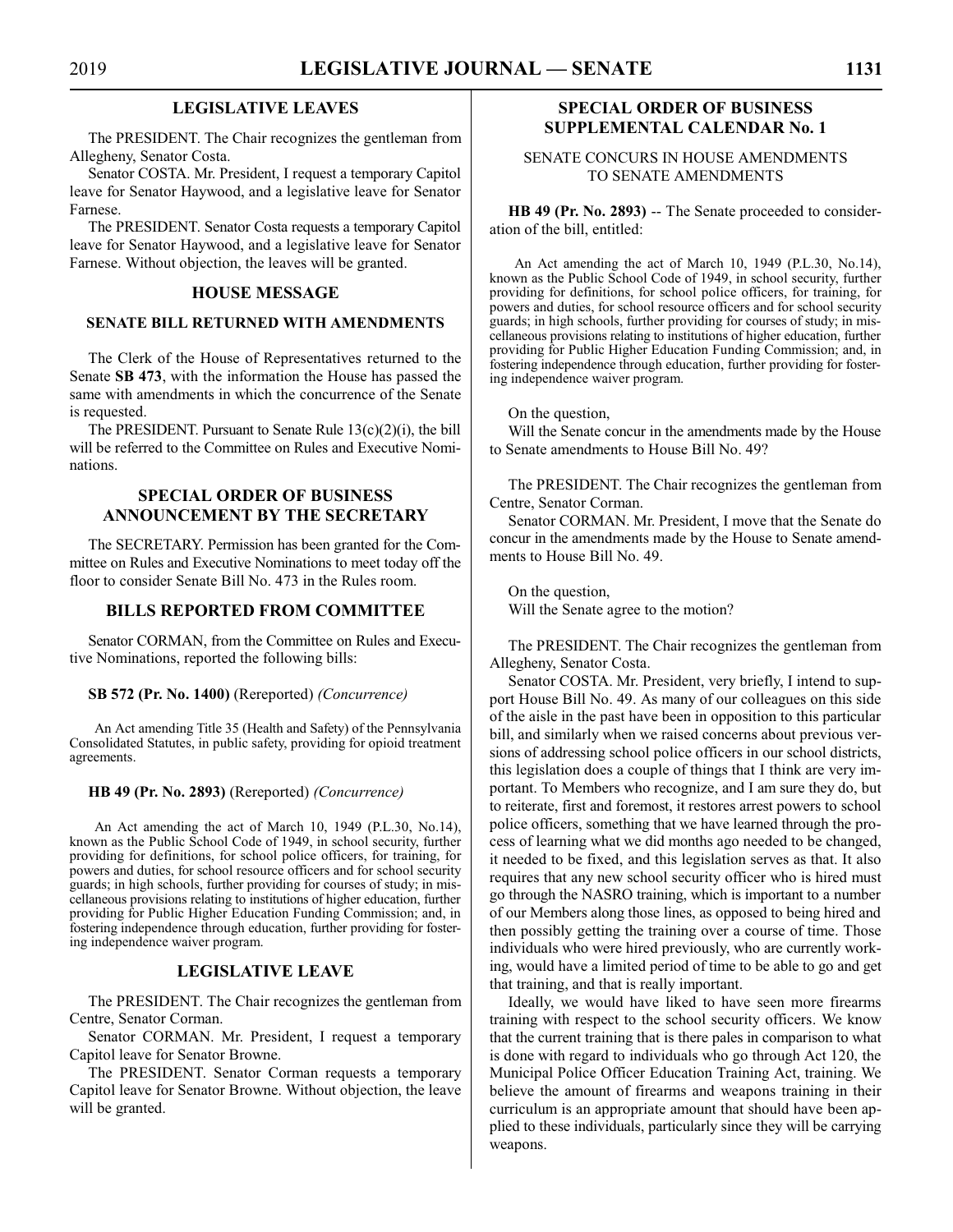That being said, Mr. President, we did try to offer amendments on this floor and were not successful. It does not mean we will not continue to try to address this issue as we go forward with regard to security and the concerns that we have about weapons in our school districts and in our classroom buildings. So for those reasons, the positive nature of this measure, the two I have mentioned, and the third one certainly dealing with the financial literacy part, providing one credit to financial literacy as part of the curriculum as well, I think is something very important for us to be able to do so. For those three reasons I am going to support it, but we are going to continue to advocate for more training for our school officers and our security officers who are in our classrooms and our buildings.

Thank you, Mr. President.

And the question recurring, Will the Senate agree to the motion?

Haywood Leach Tartaglione

The yeas and nays were required by Senator CORMAN and were as follows, viz:

YEA-35

| Argall            | Costa      | Martin        | Schwank              |
|-------------------|------------|---------------|----------------------|
| Aument            | Dinniman   | Mastriano     | Stefano              |
| Baker             | DiSanto    | Mensch        | Tomlinson            |
| <b>Bartolotta</b> | Fontana    | Phillips-Hill | Vogel                |
| <b>Boscola</b>    | Gordner    | Pittman       | Ward, Judy           |
| <b>Brewster</b>   | Hutchinson | Regan         | Ward, Kim            |
| <b>Brooks</b>     | Killion    | Sabatina      | Yaw                  |
| <b>Browne</b>     | Langerholc | Scarnati      | Yudichak             |
| Corman            | Laughlin   | Scavello      |                      |
|                   |            | <b>NAY-14</b> |                      |
| <b>Blake</b>      | Hughes     | Muth          | Williams, Anthony H. |
| Collett           | Iovino     | Santarsiero   | Williams, Lindsey    |
| Farnese           | Kearney    | <b>Street</b> |                      |

A constitutional majority of all the Senators having voted "aye," the question was determined in the affirmative.

Ordered, That the Secretary of the Senate inform the House of Representatives accordingly.

#### **BILL ON CONCURRENCE IN HOUSE AMENDMENTS**

#### SENATE CONCURS IN HOUSE AMENDMENTS

**SB 572 (Pr. No. 1400)** -- The Senate proceeded to consideration of the bill, entitled:

An Act amending Title 35 (Health and Safety) of the Pennsylvania Consolidated Statutes, in public safety, providing for opioid treatment agreements.

On the question,

Will the Senate concur in the amendments made by the House to Senate Bill No. 572?

The PRESIDENT. The Chair recognizes the gentleman from Centre, Senator Corman.

Senator CORMAN. Mr. President, I move that the Senate do concur in the amendments made by the House to Senate Bill No. 572.

On the question, Will the Senate agree to the motion?

The yeas and nays were required by Senator CORMAN and were as follows, viz:

YEA-28

| Argall<br>Aument<br>Baker<br><b>Bartolotta</b><br><b>Brooks</b><br><b>Browne</b><br>Corman | <b>DiSanto</b><br>Gordner<br>Hutchinson<br>Killion<br>Langerholc<br>Laughlin<br>Martin | Mastriano<br>Mensch<br>Phillips-Hill<br>Pittman<br>Regan<br>Scarnati<br>Scavello | Stefano<br>Tomlinson<br>Vogel<br>Ward, Judy<br>Ward, Kim<br>Yaw<br>Yudichak |
|--------------------------------------------------------------------------------------------|----------------------------------------------------------------------------------------|----------------------------------------------------------------------------------|-----------------------------------------------------------------------------|
|                                                                                            |                                                                                        | <b>NAY-21</b>                                                                    |                                                                             |
| <b>Blake</b><br><b>Boscola</b><br><b>Brewster</b><br>Collett<br>Costa<br>Dinniman          | Farnese<br>Fontana<br>Haywood<br>Hughes<br>Iovino<br>Kearney                           | I each<br>Muth<br>Sabatina<br>Santarsiero<br>Schwank<br>Street                   | Tartaglione<br>Williams, Anthony H.<br>Williams, Lindsey                    |

A constitutional majority of all the Senators having voted "aye," the question was determined in the affirmative.

Ordered, That the Secretary of the Senate inform the House of Representatives accordingly.

#### **LEGISLATIVE LEAVE**

The PRESIDENT. The Chair recognizes the gentleman from Centre, Senator Corman.

Senator CORMAN. Mr. President, I request a legislative leave for Senator Yudichak.

The PRESIDENT. Senator Corman requests a legislative leave for Senator Yudichak. Without objection, the leave will be granted.

#### **RECESS**

The PRESIDENT. The Chair recognizes the gentleman from Centre, Senator Corman.

Senator CORMAN. Mr. President, I request a brief recess of the Senate for the purpose of an off-the-floor meeting of the Committee on Rules and Executive Nominations to be held in the Rules room in the rear of the Chamber.

The PRESIDENT. For the purpose of an off-the-floor meeting of the Committee on Rules and Executive Nominations to be held in the Rules room, without objection, the Senate stands in recess.

#### **AFTER RECESS**

The PRESIDENT. The time of recess having expired, the Senate will come to order.

### **BILL REPORTED FROM COMMITTEE**

Senator CORMAN, from the Committee on Rules and Executive Nominations, reported the following bill:

#### **SB 473 (Pr. No. 1407)** (Rereported) *(Concurrence)*

An Act amending Titles 18 (Crimes and Offenses) and 53 (Municipalities Generally) of the Pennsylvania Consolidated Statutes, in minors, further providing for the offense of sale of tobacco and for the offense of use of tobacco in schools; and, in preemptions relating to municipalities, further providing for tobacco.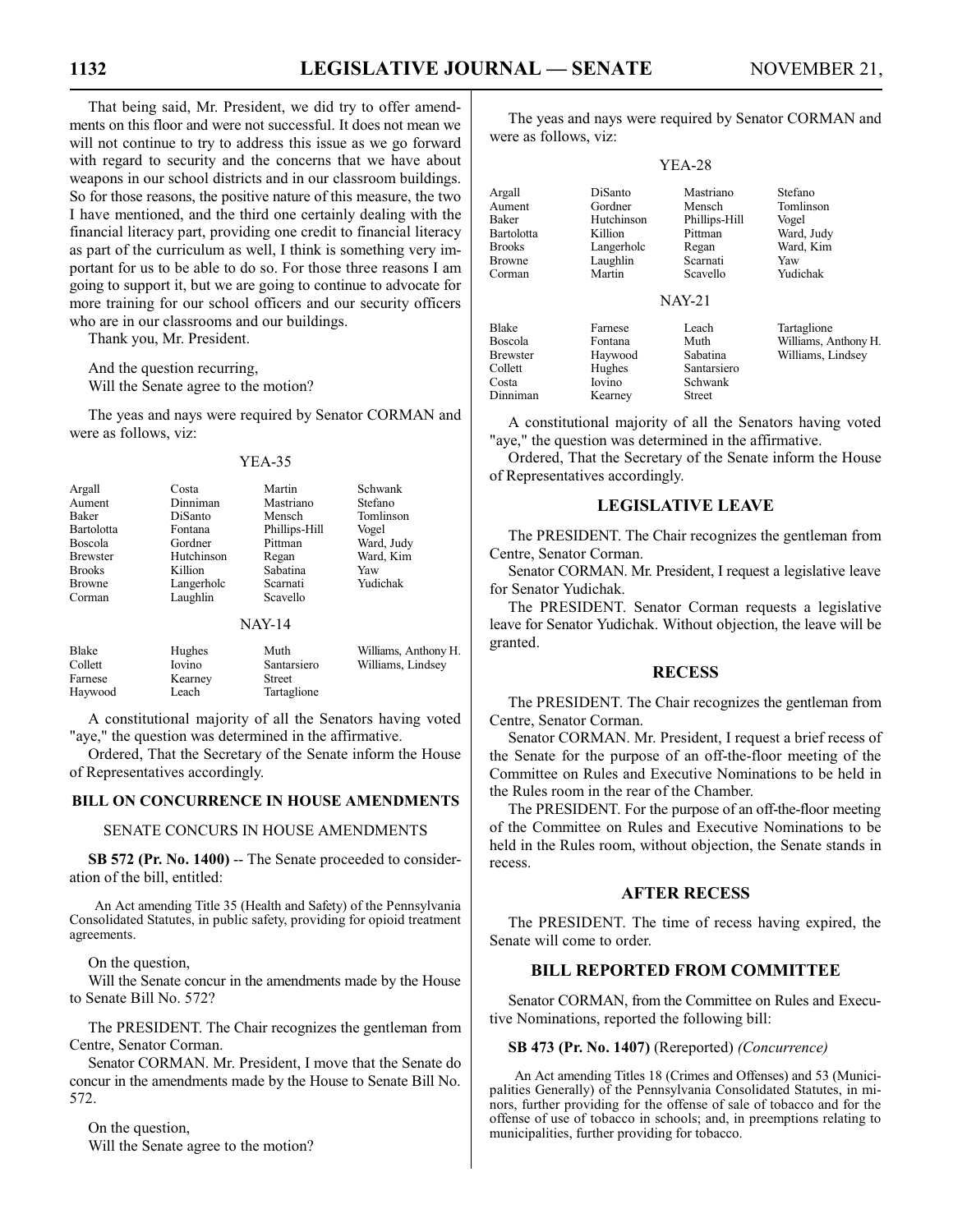#### **SPECIAL ORDER OF BUSINESS SUPPLEMENTAL CALENDAR No. 2**

#### SENATE CONCURS IN HOUSE AMENDMENTS

**SB 473 (Pr. No. 1407)** -- The Senate proceeded to consideration of the bill, entitled:

An Act amending Titles 18 (Crimes and Offenses) and 53 (Municipalities Generally) of the Pennsylvania Consolidated Statutes, in minors, further providing for the offense of sale of tobacco and for the offense of use of tobacco in schools; and, in preemptions relating to municipalities, further providing for tobacco.

On the question,

Will the Senate concur in the amendments made by the House to Senate Bill No. 473?

The PRESIDENT. The Chair recognizes the gentleman from Centre, Senator Corman.

Senator CORMAN. Mr. President, I move that the Senate do concur in the amendments made by the House to Senate Bill No. 473.

On the question, Will the Senate agree to the motion?

The PRESIDENT. The Chair recognizes the gentleman from Philadelphia, Senator Anthony Williams.

Senator A.H. WILLIAMS. Mr. President, I ask for brief interrogation of the maker of the bill. Thank you.

The question I have is those of us in Philadelphia County are concerned about provisions in the bill that may preempt our ability to draft legislation dealing with vaping. Currently, as we speak, many of us in this country are concerned about the context in which this is occurring, unregulated, and the rights of others. There are those at city council in Philadelphia who want to pass legislation that would affect that. Their concern has been expressed to Members of the General Assembly, specifically from Philadelphia County, that this may preclude their ability to do that. So my question simply is for the record, would this bill preclude their ability to do that?

Senator SCAVELLO. Mr. President, after reviewing the bill and reviewing House Bill No. 97, which we voted on earlier and has already been concurred by the House, this bill does not change anything. It is the same that was in House Bill No. 97.

Senator A.H. WILLIAMS. Thank you, Mr. President. That ends my period of interrogation. If appropriate, I would like to make some comments.

The PRESIDENT. Proceed.

Senator A.H. WILLIAMS. Mr. President, I appreciate the gentleman's research and candor. For those of us who voted earlier on House Bill No. 97, I think there was a full understanding of the consequence of that. I am sure most of us in this Chamber probably are being illuminated for the first time with regard to this issue of vaping and what we are doing. I frankly think it is going to be a growing issue, as it is across the nation, and Pennsylvania will not be removed from that. I would imagine if we are not allowing our municipalities to regulate this in a much more formal, comprehensive way, specifically to those who are of a minor generation, specifically to those who are being affected by flavors and menthols, if not now, we will have to address this. So I ask the gentleman for his assistance going forward so we can correct this. I am certainly not going to try to upend the process, because I think we are trying to do something that is good and to narrow the band of people who would be involved in tobacco, but clearly vaping is presenting us with a challenge that we did not expect. So those Members who want to be consistent, I encourage them to be consistent with their prior votes. For those who want to be inconsistent, like me, I am probably going to be inconsistent and vote "no," but I look forward to us working in a bipartisan way to deal with this issue of vaping as we go forward.

Thank you, Mr. President.

The PRESIDENT. The Chair recognizes the gentleman from Monroe, Senator Scavello.

Senator SCAVELLO. Mr. President, I will be a glad to work with the gentleman. Thank you.

The PRESIDENT. The Chair recognizes the gentleman from Philadelphia, Senator Street.

Senator STREET. Mr. President, I rise to applaud the sentiment of the maker of the bill for wanting to take on the challenge of vaping. We understand that youth vaping is a problem in all parts of the Commonwealth, the city of Philadelphia alike, but not just in the city. Children, whether they be in the Poconos, Pittsburgh, Erie, any of our communities, rural or urban, do not need to be engaging in this practice. So to the extent that today we have acted to reduce and restrict the opportunities for young people to vape, I think we have done the right thing. To the extent that there may be other provisions we need to do, I welcome and thank the gentleman's spirit in moving forward to address those issues as they arise.

And the question recurring, Will the Senate agree to the motion?

Hughes

The yeas and nays were required by Senator CORMAN and were as follows, viz:

#### YEA-44

| Argall     | Costa      | Laughlin      | Stefano              |
|------------|------------|---------------|----------------------|
| Aument     | Dinniman   | Martin        | Street               |
| Baker      | Farnese    | Mensch        | Tartaglione          |
| Bartolotta | Fontana    | Muth          | Tomlinson            |
| Blake      | Gordner    | Phillips-Hill | Vogel                |
| Boscola    | Haywood    | Regan         | Ward, Judy           |
| Brewster   | Hutchinson | Sabatina      | Ward, Kim            |
| Brooks     | Iovino     | Santarsiero   | Williams, Anthony H. |
| Browne     | Kearney    | Scarnati      | Williams, Lindsey    |
| Collett    | Killion    | Scavello      | Yaw                  |
| Corman     | Langerholc | Schwank       | Yudichak             |
|            |            | NAY-5         |                      |
| DiSanto    | Leach      | Mastriano     | Pittman              |

A constitutional majority of all the Senators having voted "aye," the question was determined in the affirmative.

Ordered, That the Secretary of the Senate inform the House of Representatives accordingly.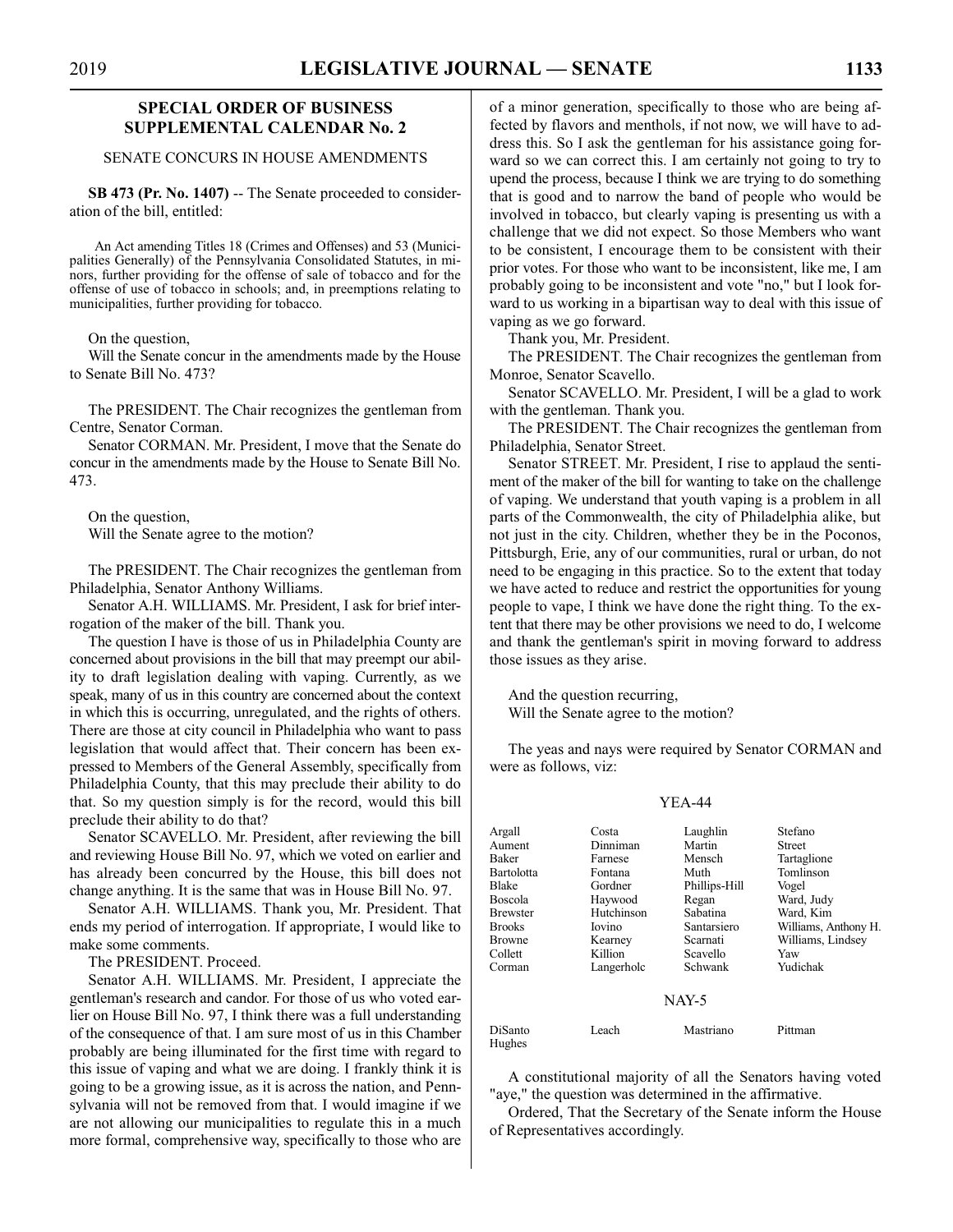#### **BILL ON FIRST CONSIDERATION**

Senator BLAKE. Mr. President, I move that the Senate do now proceed to consideration of the bill reported from committee for the first time at today's Session.

The motion was agreed to by voice vote. The bill was as follows:

#### **SB 773**.

And said bill having been considered for the first time, Ordered, To be printed on the Calendar for second consideration.

### **ANNOUNCEMENTS BY THE SECRETARY**

The following announcements were read by the Secretary of the Senate:

#### SENATE OF PENNSYLVANIA

#### COMMITTEE MEETINGS

#### THURSDAY, DECEMBER 12, 2019

| 10:00 A.M. | <b>INTERGOVERNMENTAL</b>              | 1000 Potato  |
|------------|---------------------------------------|--------------|
|            | <b>OPERATIONS</b> (public hearing on  | Roll Lane    |
|            | regulatory reform, red tape reduction | Chambersburg |
|            | and transparency)                     |              |

#### WEDNESDAY, DECEMBER 18, 2019

11:00 A.M. JUDICIARY (public hearing to consider Hrg. Rm. 1<br>the following indicial nominees: Bruce R North Off the following judicial nominees: Bruce R. Beemer, Esq., - Court of Common Pleas, Allegheny County; Cateria McCabe, Esq., - Court of Common Pleas, Philadelphia County; John R. Padova, Jr., Esq., - Court of Common Pleas, Philadelphia County; Daniel Sulman, Esq., - Court of Common Pleas, Philadelphia County; and J. Andrew Crompton, Esq., - Commonwealth Court of Pennsylvania)

#### **PETITIONS AND REMONSTRANCES**

The PRESIDENT. The Chair recognizes the gentlewoman from York, Senator Phillips-Hill.

Senator PHILLIPS-HILL. Mr. President, I rise today to echo the comments that we have heard from my friend and colleague from Monroe County. I applaud the Senator for his commitment to address the critical issue of school property taxes. When he showed us the newspaper pages of sheriff's sales going on in just his district, it really puts the problem into perspective. These are not pages of paper, these are not addresses of properties, no, these are livelihoods ripped away due to the blatant unfairness of the current school property tax system. We do not know the circumstances of each home being taken by the government, whether it is a foreclosure or a default on a mortgage, but it is troubling when a home is completely paid off but can still be confiscated because that family could no longer afford their school property tax bill.

While I was not here in the Senate 4 years ago, I know a little bit about this issue's history over here. This Saturday, the 23rd of November, will mark the fourth anniversary that this Chamber last voted on a plan to eliminate school property taxes. Four years is a long time. Far too long for the homeowners who were thrown out on the street with no votes in the Senate. We took key votes on a lot of issues this past week and did a lot of good for the people of Pennsylvania, but no matter what this Chamber does, the number one issue in many of our districts is school property tax elimination. Whether it is by phone, email meeting, comment on Facebook or Instagram, or just dropping in for a meeting in our local offices, the people who I am honored to represent want to see this issue addressed by the General Assembly. I also commend my colleagues who have offered a variety of proposals to address this issue both in the House and the Senate. The issues are laid out. We have plans ranging from completely eliminating school property taxes for every property owner, to eliminating school property taxes for homesteads and farmsteads, to only eliminating them for senior citizens. Over these next few months, I encourage my colleagues to please conduct surveys and ask where their constituents are on this key issue. Maybe it is not a big deal in your district. Maybe it is. But see where they stand on the variety of plans that are out there.

I recently conducted a survey which asked community residents in the 28th Senatorial District which option, if any, they prefer to address property taxes. I included several bills that have been introduced in the Senate, including Senate Bill No. 76, Senate Bill No. 805, Senate Bill No. 821, Senate Bill No. 923, and House Bill No. 13. Time and time again, the people say they do not want to reduce or freeze property taxes. They want to see across-the-board elimination of school property taxes. Seventy-six percent of the responses favored the complete elimination of school property tax in some form or fashion. In my district, the results are clear: school property taxes have to go.

Mr. President, we have heard the debates, we have seen the reports from the Independent Fiscal Office. No issue has been more thoroughly vetted in the General Assembly than school property taxes. I stand with my colleague from Monroe County and encourage that this Chamber stand up and take action on the legislation. Let us come back next year and address this issue, because the consequences of further delay will be catastrophic for all of the individuals and families who face the prospect of seeing their own address listed among the sheriff's sales in the newspaper.

Thank you, Mr. President.

The PRESIDENT. The Chair recognizes the gentleman from Franklin, Senator Mastriano.

Senator MASTRIANO. Mr. President, it is an honor to remember the 30th anniversary of the end of the Cold War, as personified by the fall of the Iron Curtain in November 1989. The Cold War began out of the ashes of the Second World War and quickly escalated into a bipolar, global struggle between the freedom-loving nations of the west, led by the United States of America, against those bound by an oppressive socialistic system bent on crushing freedom, led by the Union of Soviet Socialist Republics in Moscow. Sir Winston Churchill's speech in 1946 captured the essence of this emerging global struggle, saying: *(Reading)*

From Stettin to Baltic to Trieste in the Adriatic, an iron curtain has descended across the continent. Behind that line lie all the capitals of the ancient states of central and eastern Europe. Warsaw, Berlin, Prague, Vienna, Budapest, Belgrade, Bucharest, and Sofia, all these famous cities and the populations around them lie in what I must call the Soviet sphere, and all are subject, not only to Soviet influence, but very high control from Moscow.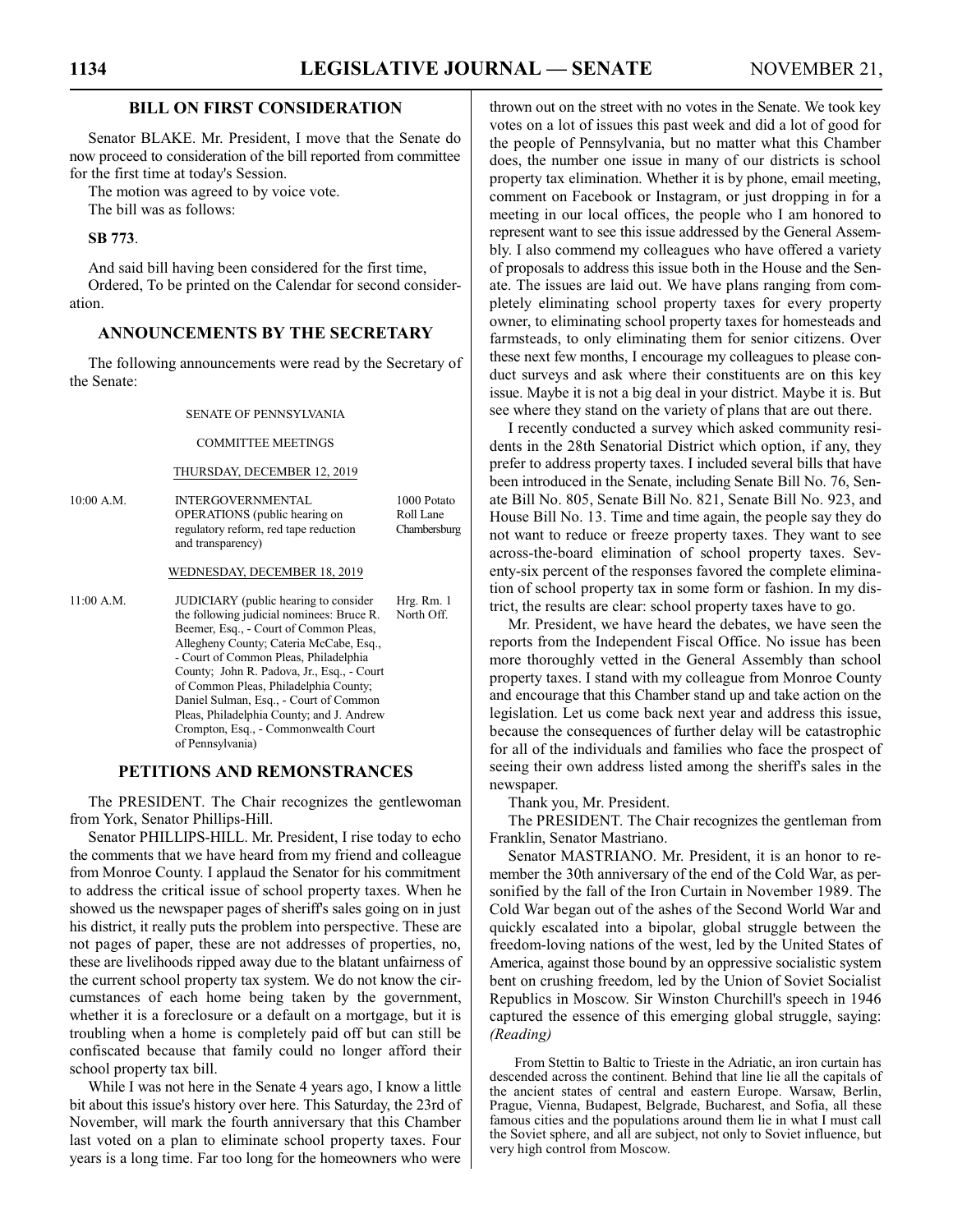A Cold War indeed swept across the European continent and much of the world. It was an all-stakes struggle with the threat of nuclear annihilation threatening the world. The struggle expanded into confrontations and proxy wars in nearly every continent on the face of the Earth.

The first clash between the East and West was the Soviet-ordered Berlin blockade of West Berlin. This was an attempt by Moscow to test the resolve of the West to see if the United States, France, and Great Britain, who were responsible for the security of West Berlin, would stand by their ally. Thankfully, we did, and West Berlin was saved with a massive airlift in 1948. The increasing hostility demonstrated by Moscow with its massive Red Army poised as a threat along the Iron Curtain and the borders of West Germany and eastern Europe triggered the creation of the North Atlantic Treaty Organization, where 12 nations, led by the United States, codified their commitment to each other in European security. The confrontation between the East and the West and these divergent political systems resulted in war in Korea, Southeast Asia, and across Latin America and Africa.

Meanwhile, life in the East under the soviet socialists was oppressive, dark, and literally like living in a black and white photograph. The Union of Soviet Socialist Republics controlled everything, especially the economy. Because of this, commodities and food were rare, people would have to wait in long breadlines, and even the basic essentials of life were lacking. This deprivation was compounded by a system of government that denied its citizens all freedoms. Churches were razed to the ground or turned into storage buildings, while believers were arrested and sent to labor camps. Freedom of thought, expression, and press were all suppressed, only ideas and views perpetuated by the political ruling class were tolerated. Life behind the Iron Curtain under the soviet socialists was horrible. I bore out my own experiences there in East Berlin, having been detained by the Volkspolizei for taking a picture in Friedrichstrasse as a teenager while serving as an exchange student.

What Ronald Reagan rightly called the evil empire began to collapse from the inside, with a growing underground church movement and a rising opposition within the nations controlled by Moscow seeking independence and the freedom of religion, freedom of speech, and freedom of the press. Although the fall of the Berlin Wall on 9 November 1989 does not necessarily mark the end of the Cold War, it certainly was one of the pivotal moments symbolizing the collapse of the corrupt soviet system. The commitment, sacrifice, and service of our Armed Forces during the entire Cold War period gave western Europe the longest period of peace in 1,500 years. Countless millions of Europeans were spared certain death in Europe and generations did not know the suffering of their forefathers thanks to the commitment, dedication, and duty of the United States Armed Forces. The vigilance and sacrifice of our Cold War warriors served as a beacon of light to those freedom-loving nations and gave hope to those languishing in the East.

I had the honor of leading my own platoon on missions along West Germany's Cold War borders of Czechoslovakia and East Germany with the 2nd Armored Cavalry Regiment. My men knew that we were literally serving along the freedom frontier, keeping their families and nations safe from an oppressive and intolerant political system bent on imposing its will on everyone under its control. Brutal in its approach, unmerciful to any perceived as a threat, the suffering of these people was unimaginable. The opening of the Iron Curtain in November 1989 was a turbulent time in the history of the world, and especially Europe. The outcome was uncertain. My regiment was on standby watching to see how the East German and Czechoslovakian governments would respond to the collapse of their system. By God's blessing, the soviet socialists collapsed under the weight of their own corrupt ideas and countless millions were set free from the edicts of tyrants.

In the end, the Cold War ended, and I was honored to be among the first Americans to welcome the easterners to the West and freedom in one of the most memorable events of my life. The sacrifice and commitment of America's Armed Forces deterred soviet socialists' aggression, prevented a third world war, and delivered countless millions from the ravages of an oppressive political ideology. Former Prime Minister of Britain, Margaret Thatcher, said in August 1990, "today we are coming to realize that an epoch in history is over. For more than 40 years that Iron Curtain remained in place. Few of us expected to see it lifted in our lifetime. Yet, with great suddenness, the impossible has happened. The Cold War is over." The enticements of overregulation and government control in people's lives is insidious and only results in failed political systems, as seen in the ash heap of history, where the decayed ruins of nations and empires rests as a testimony to us.

The peaceful end of the Cold War was only due to the commitment, sacrifice, and vigilance of the United States and the men and women from across this State and nation who served on freedom's frontier in the far-flung corners of the Earth, especially in Europe. American men and women serving with our NATO allies stood in the gap against an evil empire, and, at great sacrifice, averted a third war for such a time as this. As the apostle Paul wrote in 2 Timothy 4:7, our service men and women can likewise say of their faithfulness, "I have fought the good fight, I have finished the race, I have kept the faith." May we never forget the sacrifice and the price of freedom, and indeed, the price of freedom is eternal vigilance.

Please join me in remembering and honoring our Cold War veterans in this glorious month, 30 years at the end of the fall of the Berlin Wall. Thank you.

The PRESIDENT. The Chair recognizes the gentlewoman from Philadelphia, Senator Tartaglione.

Senator TARTAGLIONE. Mr. President, today marks 4,883 days since the Pennsylvania legislature last raised the minimum wage. That is more than 13 years, and it is far too long, but there is some good news for Pennsylvania's low-wage workers today. Legislation is now before the House that would raise the floor by more than 30 percent over the next 3 years. The reasons to support Senate Bill No. 79 are many. First, Pennsylvanians want a higher minimum wage. In March, a Franklin & Marshall poll found that 7 in 10 Pennsylvanians favor the idea of a \$12 minimum wage. More recently, another poll by State Innovation Exchange produced similar results. Senate Bill No. 79 would not put Pennsylvania's minimum wage on the path to \$12, but the legislation is an important step in the right direction.

Another reason to support Senate Bill No. 79 is that minimum wage is a statewide issue. Workers in every corner of every county in Pennsylvania stand to benefit. In fact, the folks who would benefit most work in many of the most rural regions of the Commonwealth, such as our northern tier counties, our laurel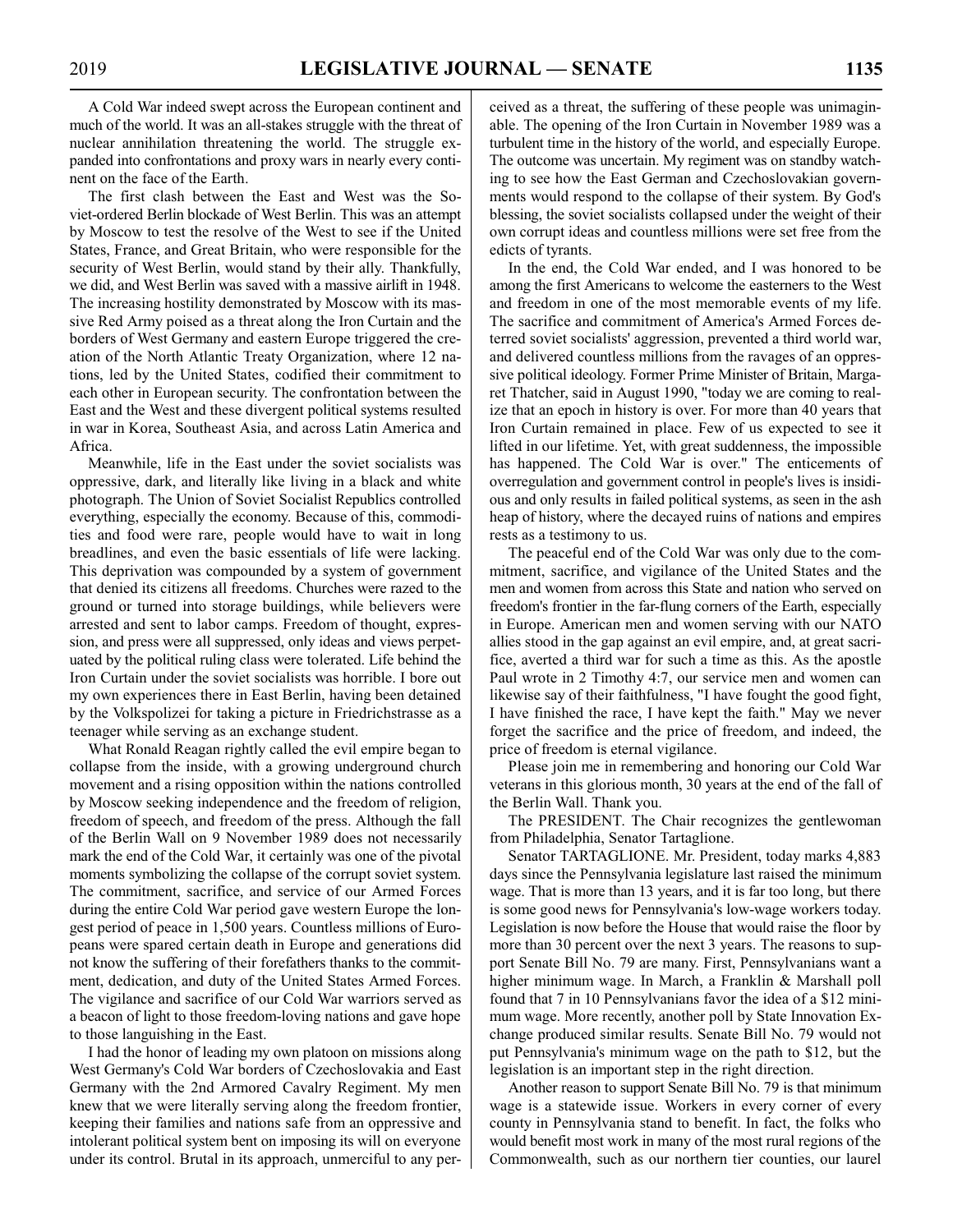highland counties, and our anthracite region counties. Many small business owners are understandably cautious about raising the minimum wage, but Senate Bill No. 79 could benefit them, too. Workers are also consumers. When they make more money,

they will spend more money at the local businesses they patronize. With each ensuing year, a growing number of States are raising their minimum wages. A higher minimum wage has been successful elsewhere, and it can succeed in Pennsylvania.

Mr. President, I urge our colleagues in the House to support Senate Bill No. 79 and to deliver the bill to the Governor for his signature.

Thank you, Mr. President.

The PRESIDENT. The Chair recognizes the gentleman from Allegheny, Senator Costa.

Senator COSTA. Mr. President, I rise today to provide some comments about the work that we have done this week. Some folks may say that it was a productive week for us here in the Senate. While we did address a number of major issues, major pieces of legislation that have eluded us for a number of years, I see missed opportunities. While I am certainly proud of the work that my colleague, who we just heard from, Senator Tartaglione, the advocacy that she provided on the issue of minimum wage that she just spoke about, her work along those lines has been relentless and something we know she has done for a number of years.

On the issue of dealing with the statute of limitations changes that have been made and discussed here during the course of this week, I also want to recognize the work of my colleagues, Senator Kearney, Senator Muth, and Senator Farnese, for their efforts and the passion that they demonstrated on this Senate floor and the commitment they made to making things right and better for those victims of sexual abuse. Mr. President, as I mentioned, while Senator Tartaglione just spoke moments ago on this issue for working people, and her voice has been very strong, and while she recognized that we may be going to \$9.50, that is not a done deal yet; the House has not indicated its willingness to accept those changes to the minimum wage law. We hope that they do, but we will not know that for several weeks.

We missed the mark, Mr. President. We could have done more and gone further. What has taken place with this particular piece of legislation, we cannot lose sight of. That is, 385,000 Pennsylvanians earning between \$7.25 and \$9.50 an hour will be getting a raise over the course of the next 24 months. Sixty-one percent of those individuals are women, 27 percent are people of color, 89 percent are adults, 37 percent are over the age of 40, 24 percent are parents, and 55 percent work full time. So, certainly a modest raise over the course of the next 2 years is something that would be helpful, but, Mr. President, we are not done. We will continue to fight to do more. We pledge to continue to fight until the minimum wage in Pennsylvania is at least \$12, working its way to \$15. We pledge to continue to fight so the minimum wage in Pennsylvania has a built-in cost of living adjustment so it keeps pace with the expenses that families are left to deal with in this Commonwealth. We pledge to continue to fight until local municipal communities have the ability to adjust the minimum wage to fit the needs of their local communities and the individuals who work and live there. We pledge to continue to fight until we have one fair wage where we have eliminated the tipped minimum wage. We will continue to fight until we have strengthened penalties for employers who violate minimum wage laws, and work to address employer misclassification and wage theft. Those are promises to the people of Pennsylvania that we will continue to discuss as we go forward, and when we return here in the next legislative Sessions.

Mr. President, another issue that we have addressed this week, a series of issues along those lines, the recommendations from the grand jury report. As those measures move forward with the support of nearly everyone in this Chamber, it is important to recognize that we, again, missed opportunities to be able to help the people of Pennsylvania, the victims of Pennsylvania, in an immediate nature. We were able to make progress on eliminating the statute of limitations for child sexual abuse. We clarified penalties for not reporting child abuse, and we also addressed and banned nondisclosure agreements, but, as I mentioned, we could have gone further. Mr. President, we had the opportunity, at least three times, to provide for a statutory 2-year window, and we failed to be able to provide that. Instead, we ended up doing a constitutional amendment that, at best, is going to provide little hope to folks; at worst, may be justice denied for a significant number of years.

Mr. President, it is important to recognize that the constitutional amendment process is not one that is easy. It is one that takes several Sessions, as folks know, and many times on issues that have bipartisan support to address, oftentimes do not get to the finish line. I can easily point to the issue with respect to redistricting in this Commonwealth, which we have been trying for decades to address to create a fair and independent commission. We have passed in Chambers constitutional amendments that never made their way to the second leg, and never made their way to the voters. We have instances where we are still waiting to have a second leg of legislation to be done to be able to provide the second part of constitutional amendments. More specifically, when we addressed the issue of property tax reform a number of years ago, we have not yet completed that process. There are a number of others as it relates to what people believe us wanting to do, what the public wants us to do. Shrinking the size of the legislature has passed on a couple of occasions here but has never made its way to the final leg and onto the voters to address.

So, the suggestion that the constitutional amendment process is the best way to get to that end is something that I do not believe is appropriate. When you look at even some of the other constitutional amendments that did make their way to the ballot, in some instances, it was 10 years with the videotaping of witnesses that Senator Greenleaf and others worked on. I remember working on it when I was on the Committee on Judiciary. Those are examples of the lengthy process that justice could be denied to individuals. Our belief, as our Members demonstrated by voting unanimously to support the 2-year statutory window to allow claims to move forward, we believe is the best course of action. We recognize that other folks on the other side of the aisle believe that there may be constitutional questions that would arise from that, but at the end of the day, what we would have put into place was legislation that would allow victims the opportunity to be able to immediately face their accuser and do what needs to be done along those lines. Instead, we are proceeding down a path that allows questions as to whether or not we will ultimately be in a position to be able to do that, and even if we do it, the length of time--we are talking about multiple years before that comes to closure. My colleague, Senator Haywood, provided the